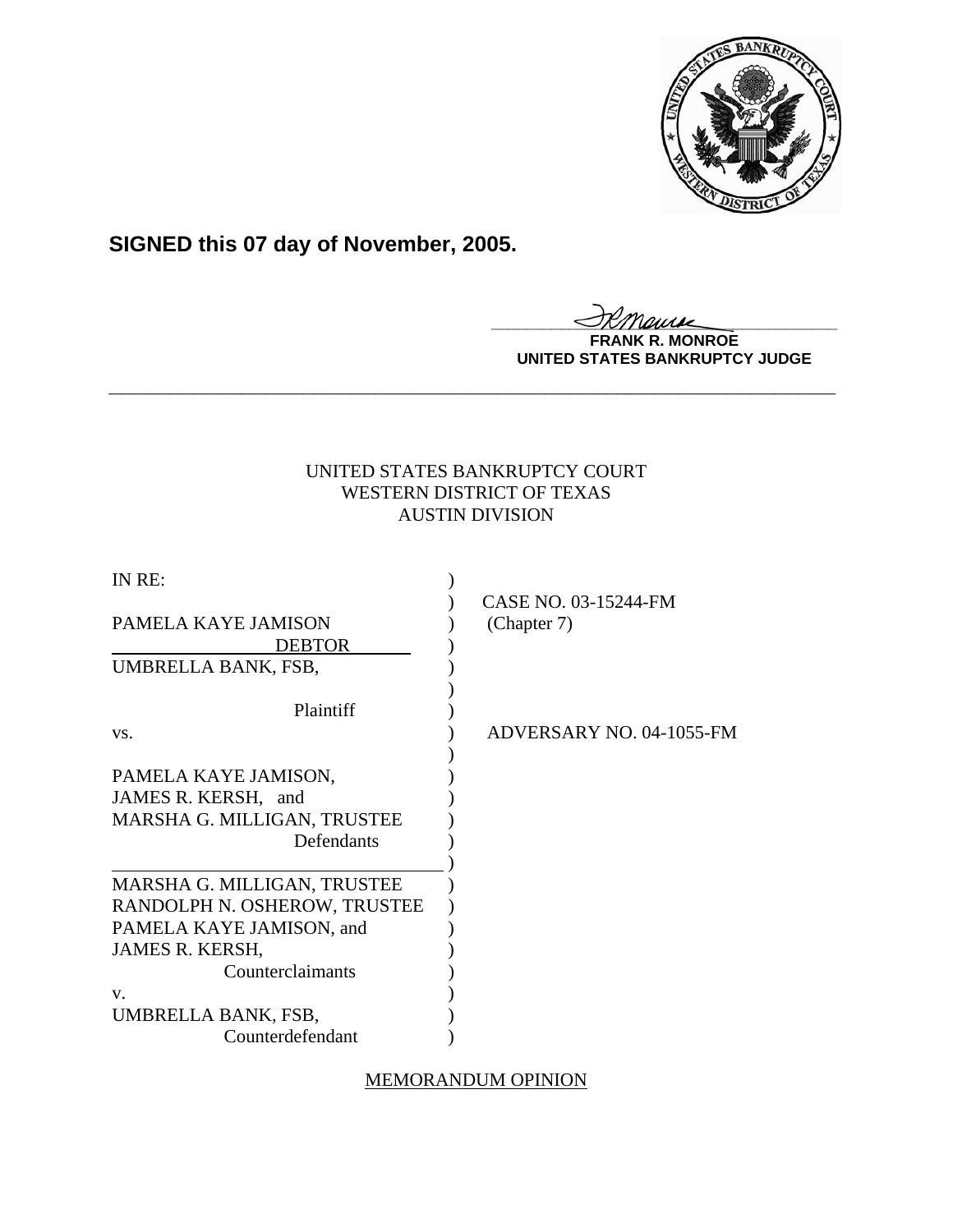The Court held a trial of the above-referenced and numbered adversary proceeding on March 30, 2005. This trial arises out of a complaint to determine the validity and extent of a lien and also seeks a declaratory judgment that such lien is invalid pursuant to 28 U.S.C. §2201 and Federal Rule of Bankruptcy Procedure 7001(2) and (9). At the conclusion of the proceedings, the Court took the matter under advisement. This Court has jurisdiction of this proceeding pursuant to 28 U.S.C. §1334(a) and (b), 28 U.S.C.§157 (a) and (b)(1), 28 U.S.C. §151 and the Standing Order of Reference of all bankruptcy related matters by the United States District Court, Western District of Texas. Venue lies in this Court pursuant to 28 U.S.C. §1409(a), in that the subject matter is a core proceeding under 28 U.S.C. §157(b)(2). This Memorandum Opinion is being issued as written Findings of Fact and Conclusions of Law as required by Bankruptcy Rule 7052.

# Findings of Fact

This Adversary Proceeding involves a home equity loan made by Umbrella Bank, F.S.B. (formerly Argo Federal Savings Bank and now known as Flower Bank, F.S.B.)(mainly referred to herein as "Bank") to Pamela Kaye Jamison ("Debtor") and James R. Kersh (herein collectively referred to as the "Borrowers"), on or about April 17, 2000 in the amount of \$525,000 (the "Home Equity Loan"). The property at issue is located at 6005 Lost Trail Cove, Austin, Travis County, Texas 78730 and was the homestead of Debtor and Mr. Kersh (the "Homestead"). The Home Equity Loan account number with the Bank was 1115005872. Defendants' Exhibit 21, 9<sup>th</sup> Page.

Prior to making the Home Equity Loan at issue here, the Bank had extended an earlier home equity revolving line of credit to Debtor and Mr. Kersh, dated December 26, 1998, in the original principal amount of \$125,000.00 (the "HELOC"). At the time the Bank extended the HELOC to Debtor and Mr. Kersh, the Texas Constitution did not provide for creation of a lawful, valid and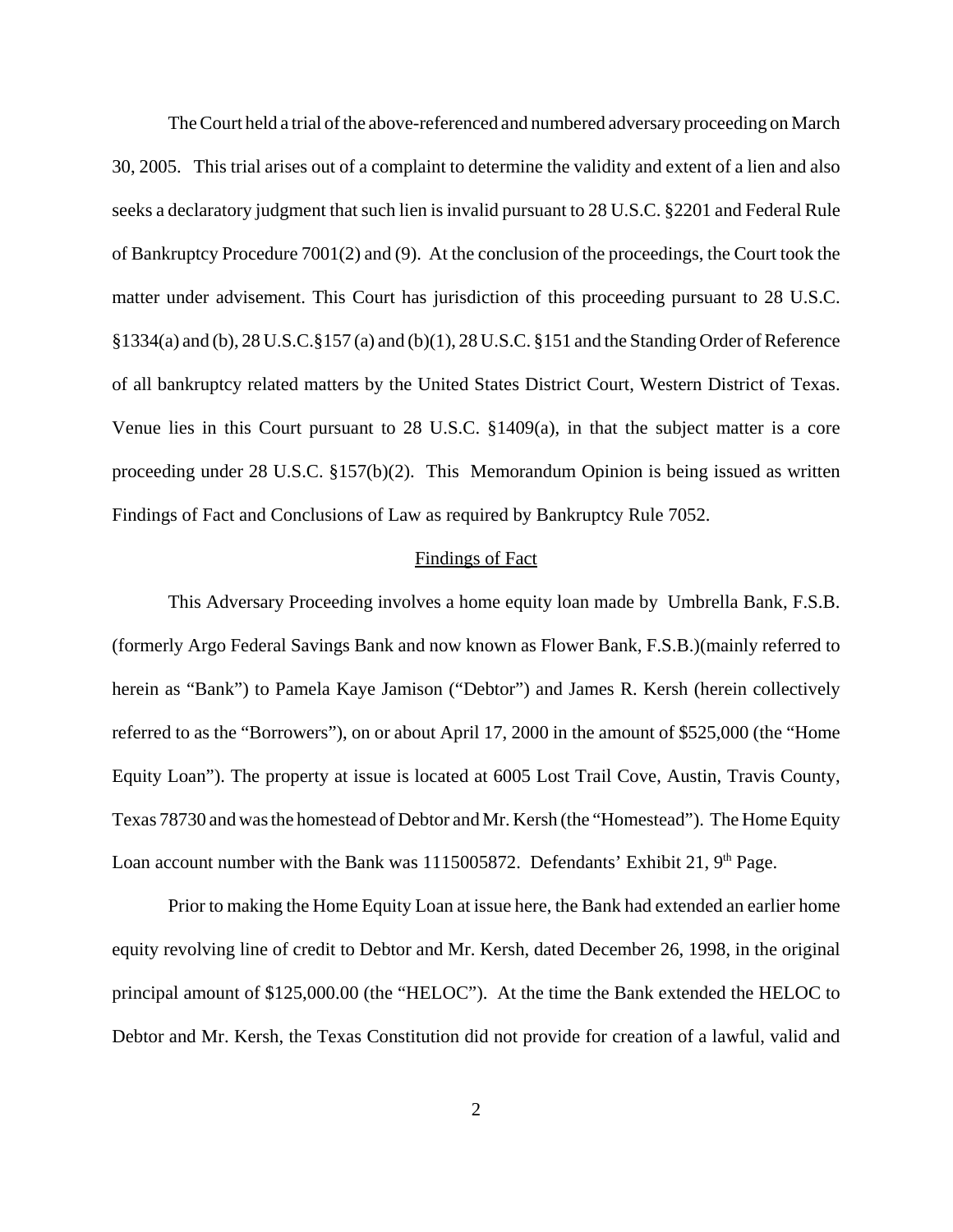enforceable lien against a Texas homestead in connection with such a revolving line of credit. The HELOC account number was 285004736. Defendants' Exhibit 21, 4<sup>th</sup> Page

At that time the Borrowers, along with several other individuals, operated Texas Financial Corporation ("TFC), a wholesale mortgage business. The Borrowers were shareholders, directors and also officers of TFC. The Bank extended to TFC a warehouse line of credit which allowed TFC to acquire and warehouse its mortgage portfolio for future securitizations into the secondary market. The line of credit agreement required TFC to conform to certain requirements including timely sale of its mortgages or risk additional bank charges. This banking relationship also required TFC to maintain an operating account with the Bank. The TFC operating account number was 212061601. Defendants' Exhibit 19. The Bank had a deposit account at this time where all warehouse line of credit payments including payments from TFC were deposited prior to such funds being applied to the correct accounts. Defendants' Exhibit 21, 14<sup>th</sup> Page. This was the Bank's ECN Loans in Transit Account and the account number was 137060077. Defendants' Exhibit 21, 14<sup>th</sup> Page. Mr. Yedinek, who was at the time the Bank's CEO, explained that ECN was a subsidiary of the Bank that was responsible for all the accounting for the warehouse lines of credit.

Early in 2000 the Bank was audited as it is a publicly held lending institution. According to Mr. Yedinek, the auditors expressed concern with TFC's warehouse line of credit and TFC's inability to timely sell its loans into the secondary market. TFC was often past due or in an "overdraft" position with respect to the charges levied by the Bank against it. See, TFC Operating Account–Defendants' Exhibit 19. It was clear from Mr. Yedinek's testimony that he discussed the Bank's concerns with Mr. Kersh regarding these overdrafts and indicated his need to initiate collection efforts if TFC could not timely repay its obligations to the Bank. Likewise, it is apparent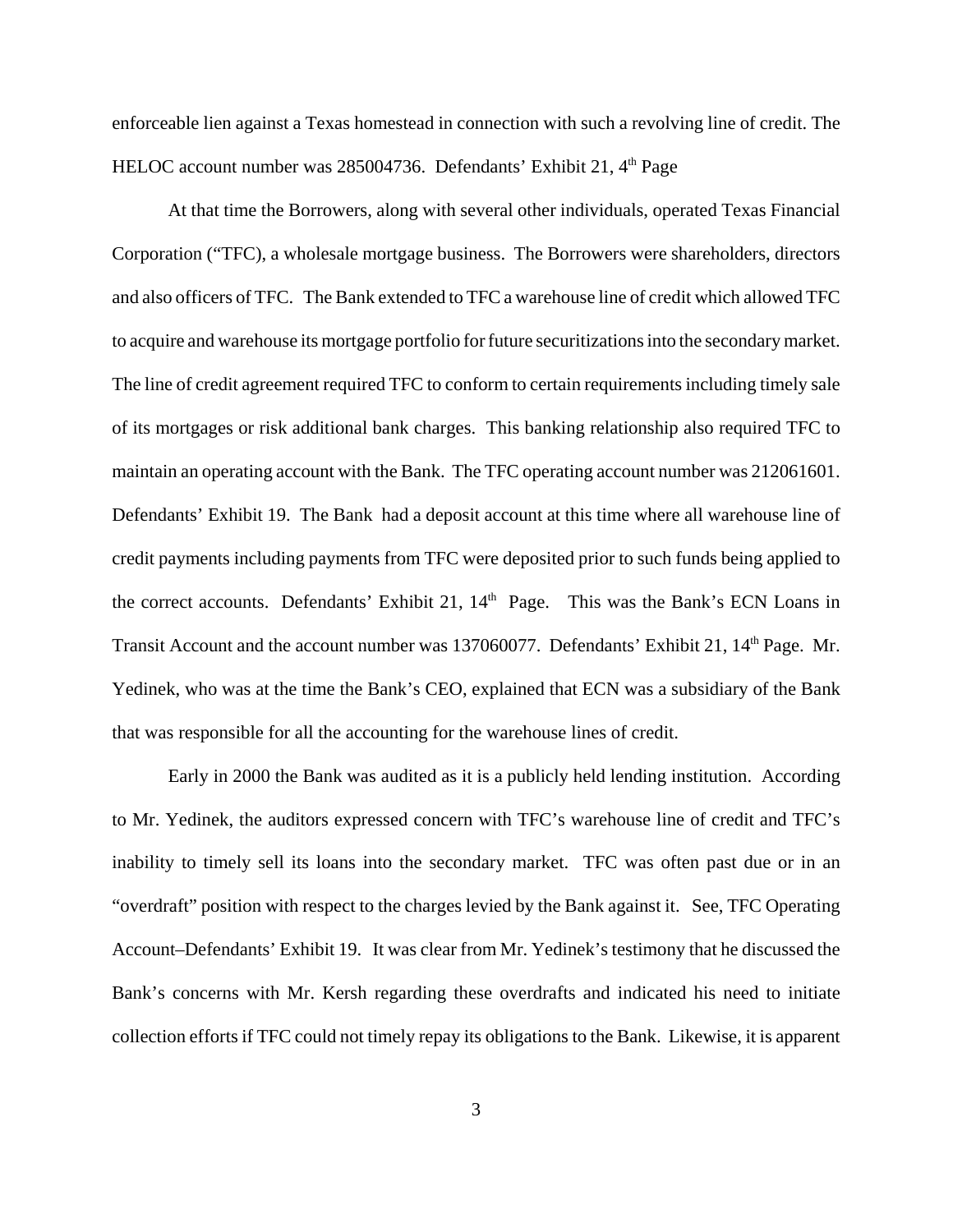that Mr. Rosynek, the actual loan officer overseeing the Home Equity Loan, also discussed this TFC "overdraft" issue with Mr. Kersh. Counterdefendants' Exhibit 2–Transcript of Taped Phone Calls of April 20, 2000 and April 21, 2000.

The Borrowers claim that as a condition to making this Home Equity Loan, the Bank required them to use a portion of the proceeds to repay the earlier HELOC loan and to pay certain indebtedness owed by TFC to the Bank. The final HUD-1 Settlement Statement pertaining to the Home Equity Loan reflects a payment to the Bank of \$346,014.74 out of the proceeds of the Home Equity Loan with \$217,080.92 disbursed to Borrowers. The title company wired the payment to the Bank pursuant to Mr. Rosynek's written directions. Of that amount \$226,089.74 was applied by the Bank to repay the HELOC loan. Defendants' Exhibit 21,  $4<sup>th</sup>$  Page. To date, the Bank has been unable to account for the application of the remaining \$119,925.00 paid to it from the Home Equity Loan proceeds although the Bank contends that \$68,000.00 of the funds were applied at the request of Mr. Kersh to overdrafts of TFC that occurred after the Home Equity Loan closed. The \$119,925.00 does appear in the ECN Loans in Transit Account # 137060077 as being deposited April 24, 2000 and described as "TFC Kersh JE 65577". Defendants' Exhibit 21, 14<sup>th</sup> Page. Likewise, the \$68,000.00 overdraft payment is reflected in three Bank entries– (1) in the ECN Loans in Transit Account #137060077 on April 26, 2000 and described as "TFC JE 65629"; (2) in the TFC Operating Account #212061601 as a deposit on April 27, 2000 in the April statement stating "Dep Wire for TFC to cover OD from 4-26 JE 523; and (3) in the Bank's Item Entry System two times reflecting first a deposit wire for TFC in ECN Loans in Transit Account #137060077 to cover "OD" from 4/26 and then as a deposit wire for TFC to TFC Operating Account #212061601 to cover "OD" from 4/26.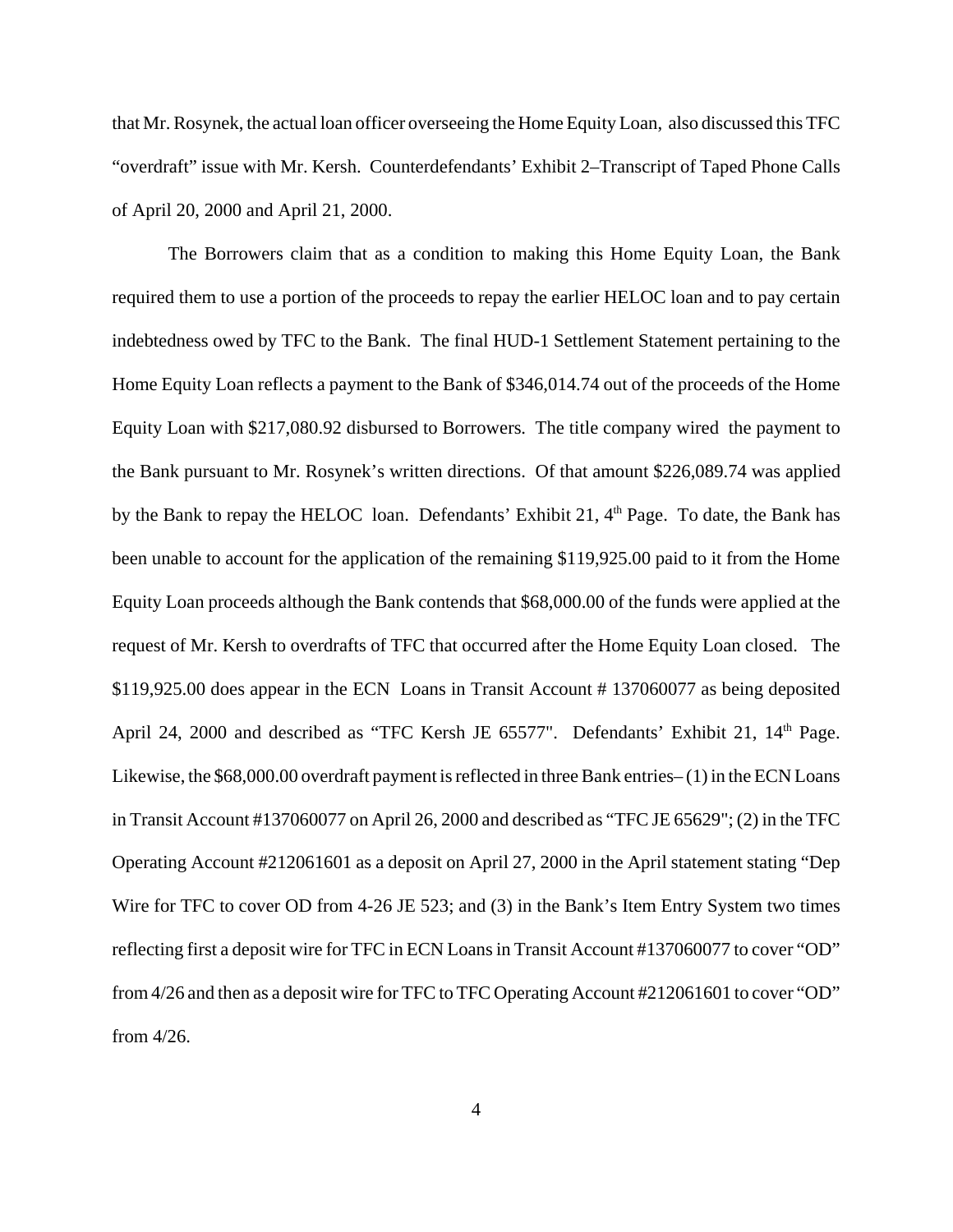Payments were made, by or on behalf of the Borrowers, to the Bank on the Home Equity Loan in the total amount of \$95,227.20. See. Counter Defendants Exhibit 1. The Bank claims that only \$25,393.92 was made directly by the Borrowers as this was the only check presented as evidence of payment. However, the Bank's journal vouchers reflect all of the other payments listed in Counter Defendant's Exhibit 1 as being made by the Borrowers with respect to this loan. Defendants' Exhibit 21,  $8<sup>th</sup> -11<sup>th</sup>$  Page.

 On June 27, 2001 the Bank sent the Borrowers its Notice of Acceleration of the Home Equity Loan and demanded that the Borrowers promptly pay the Bank the sum of \$595,668.87 that was then due. Payments totaling \$63,484.80 were received by the Bank prior to the Bank's Notice of Acceleration. Following the Notice, the Borrowers made additional payments totaling \$31,742.40. On December 14, 2001 counsel for the Borrowers sent the Bank a notice letter informing the Bank that the Home Equity Loan was unlawful, the lien against the Homestead invalid and that the Bank had violated the usury laws of the State of Texas in connection with the extension of credit.

On April 11, 2002 the Bank filed an "Application for Foreclosure" in Texas state court. Prior to being served with the Application, the Borrowers separately filed their "Original Petition for Declaratory Judgment, Statutory Penalty and Damages" on April 26, 2002. Both matters were filed in the District Court of Travis County, Texas and, by an Agreed Order, the two (2) actions were thereafter consolidated in state court.

While the consolidated state court matter was pending (i) Mr. Kersh filed a bankruptcy petition on June 24, 2002 in Case No. 02-12401 and Mr. Osherow was appointed Chapter 7 Trustee of his bankruptcy estate, and (ii) thereafter, Ms. Jamison filed a bankruptcy petition on October 16,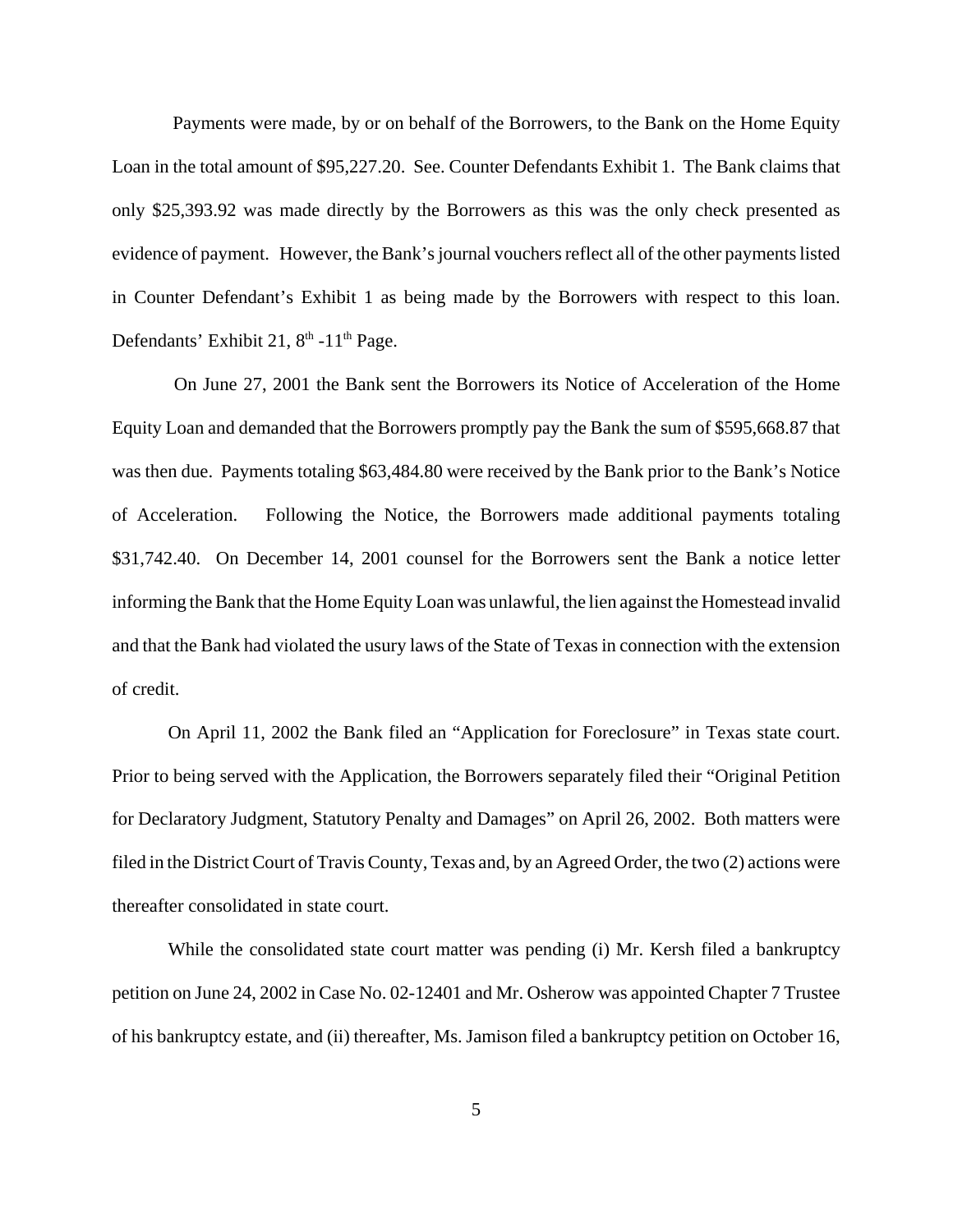2003 and Ms. Milligan was appointed Chapter 7 Trustee of her bankruptcy estate. Ms. Milligan subsequently removed this matter to this Court. The Homestead was sold pursuant to an earlier Order of this Court and the proceeds of sale are being retained by Ms. Milligan pending further order of this Court.

The Borrowers' legal counsel, James D. Jameson, was employed as Special Counsel to Mr. Osherow, Trustee and Ms. Milligan Trustee, by Orders of this Court dated November 14, 2002 and November 22, 2004, respectively. This Court ordered that Special Counsel would be employed and compensated on the basis of a contingent fee of either (a) 33 1/3 % of any recovery, plus expenses, in the event this matter does not go to trial or (b) 40% of any funds recovered, plus expenses, if the matter is tried.

All parties stipulated in their Pretrial Orders to the reasonableness and necessity of attorney's fees as follows:

- (1) Preparation and trial: \$35,000.00
- (2) Appeal to the United States District Court: \$10,000.00
- (3) Appeal to the United States Court of Appeals: \$5,000.00
- (4) Making or responding to a petition for certiorari: \$2,500.00
- (5) Briefing on the merits and argument before the United States Supreme Court \$5,000.00.

The parties also agreed that the Bank had incurred recoverable costs and expenses totaling \$3,250.00 and the Borrowers incurred such costs and expenses of \$1,625.00.

Cross Motions for Summary Judgment were filed with respect to the validity of the Home Equity Loan and heard on February 2, 2005. At the hearing the Court determined 1) that as a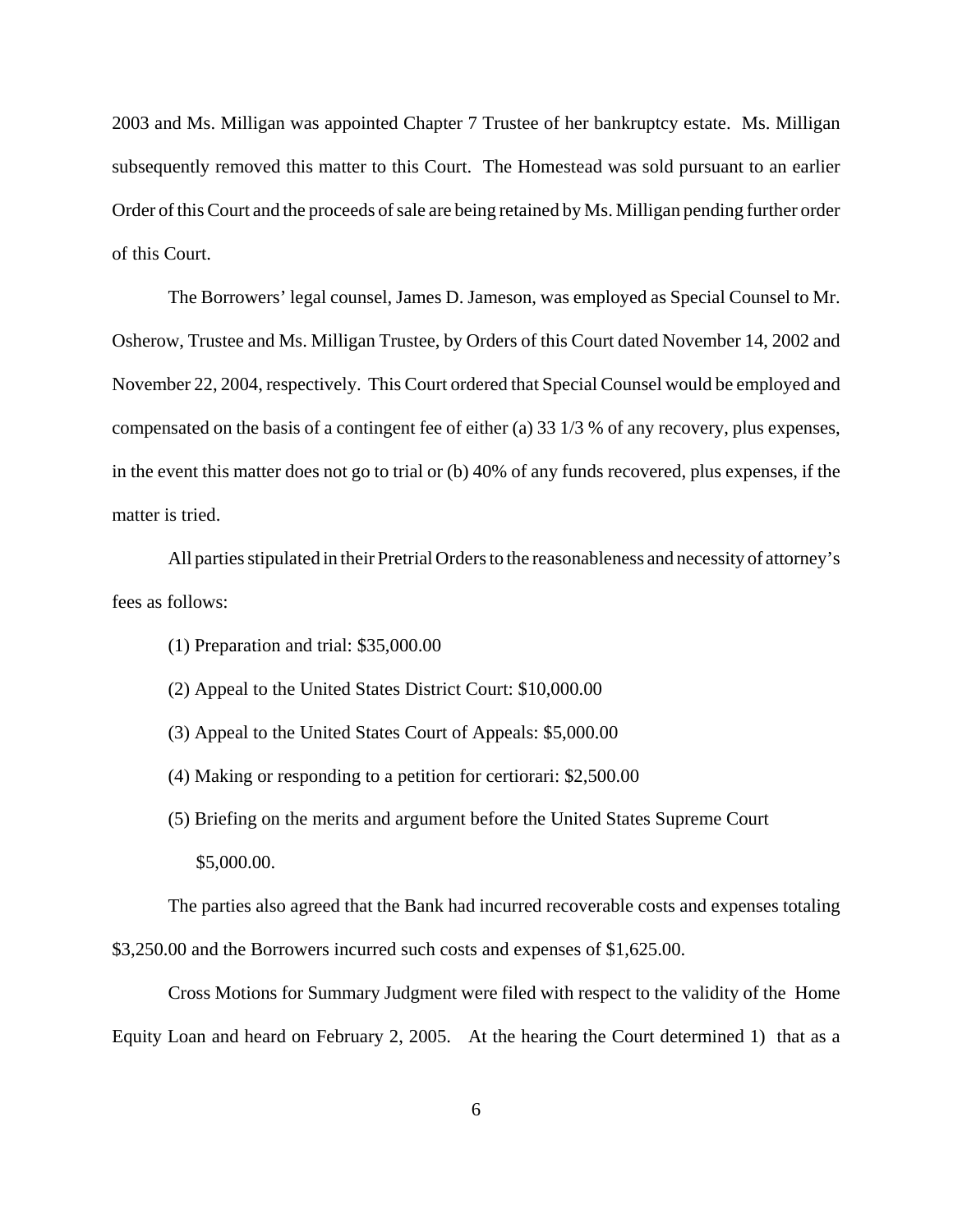condition to making the April 17, 2000 Home Equity Loan, the Bank required the Borrowers to pay off the earlier December 26, 1998 HELOC owed to the Bank; 2) that the December 26, 1998 HELOC did not comply with the provisions of the Texas Constitution at the time it was made<sup>1</sup> and the lien granted under the HELOC loan was invalid as of the date of the April 17, 2000 Home Equity Loan; 3) there was no evidence that either Borrower had made an effective waiver of their rights under the Texas Constitution and 4) there was no genuine issue of material fact remaining for trial on those issues. The Court, then, on March 29, 2005 entered its order granting Borrowers' Motion for Summary Judgment ordering that (a) the purported lien on the Homestead securing the Home Equity Loan was invalid, unlawful and unenforceable, (b) the Promissory Note dated April 17, 2000 signed by the Borrowers in connection with the Home Equity Loan was invalid, unlawful and unenforceable against the Borrowers; (c) the Bank must forfeit all principal and interest of the Home Equity Loan in accordance with the terms of Art. 16, Sec.  $50(a)(6)(Q)(x)$  of the Texas Constitution; and (d) the Borrowers are entitled to retain the proceeds from the sale of the Homestead.

Several issues remained for trial and are addressed herein.

#### Legal Issues

1) Whether the Bank further violated the provisions of the Texas Constitution by requiring the Borrowers repay certain purported third party debt of TFC (owed to the Bank) with the proceeds of the Home Equity Loan?

2) What amounts are to be included in calculation of the "principal and interest" to be

<sup>&</sup>lt;sup>1</sup>The HELOC was not secured by a valid lien on the Homestead due to the fact that home equity lines of credit were not lawful in Texas until September 13, 2003 (almost five (5) years after the closing of the Bank extension with respect to the HELOC).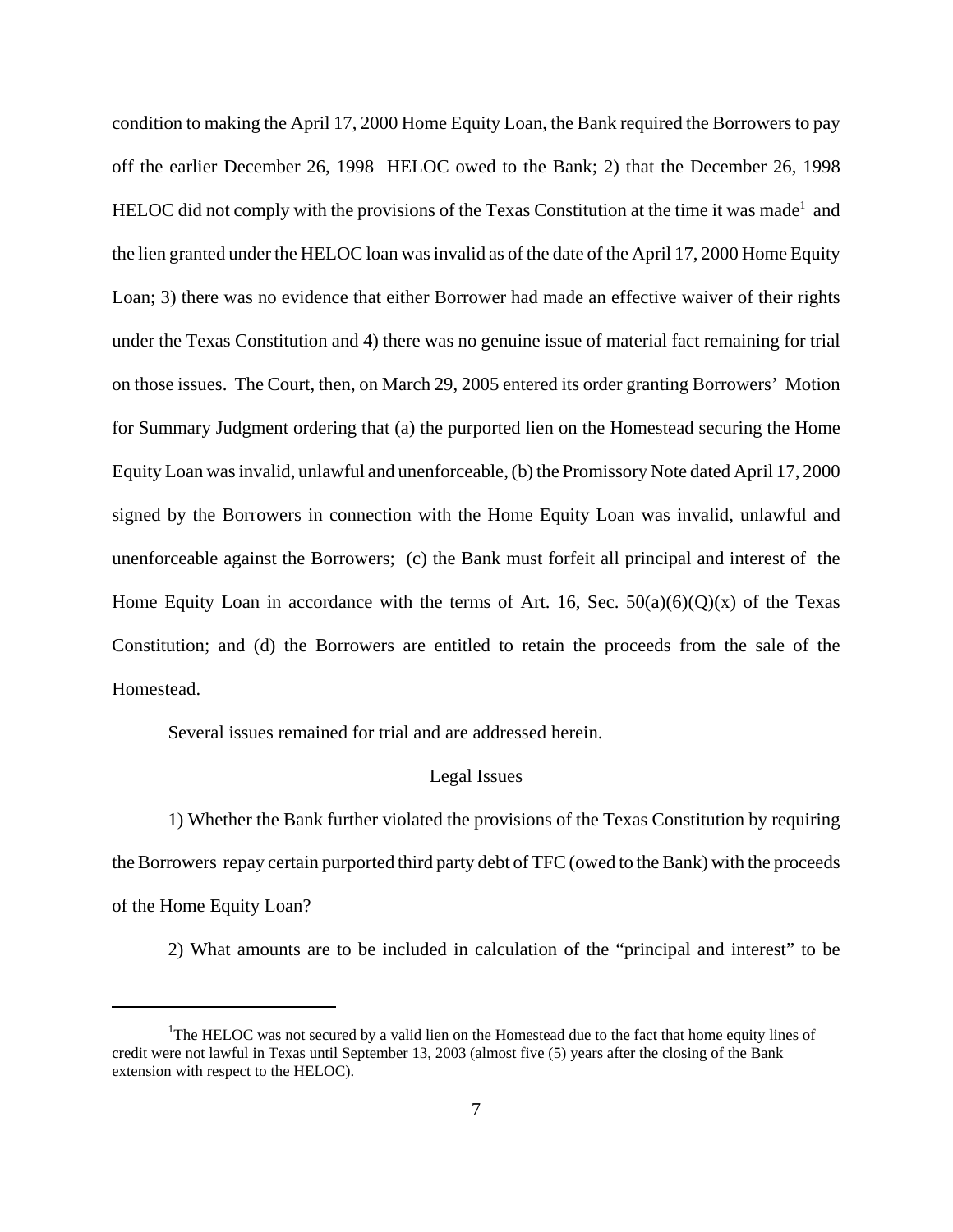forfeited by the Bank as a result of its violation(s) of the provisions of the Texas Constitution pertaining to home equity loans?

3) Whether the Bank violated the usury laws contained in the Texas Finance Code in connection with the Home Equity Loan and, if so whether the Bank is liable to the Borrowers for statutory penalties pursuant to Tex. Fin. Code §§ 303.009, 305.001, 305.002 and 305.005?

4) Whether the Borrowers are entitled to reasonable and necessary attorney fees and costs pursuant to (a) Section 37.009 of the Texas Civil Practice and Remedies Code; or (b) the Texas Finance Code?

### 1) Further Violation of the Texas Constitution?

It has been determined that the Bank required the Borrowers to "repay" the purported HELOC obligation with proceeds of the subject Home Equity Loan. What was tried is whether the Bank required the Borrowers to also repay certain debt of TFC out of the Home Equity Loan proceeds. The Bank maintains that it did not make it a condition to the extension of the Home Equity Loan that certain TFC debt be repaid.

This initially appears to be the classic "he said, she said" trial. James Kersh testified that John Yedinak, one of the Bank's officers, told him over the phone that the Bank would only make the loan if Mr. Kersh paid off TFC's debt. John Yedinak, of course, denied that paying off third party debt was a condition of making the loan and testified that he never even spoke to Kersh about the loan. Mr. Kersh also testified that Ralph Rosynek, the actual loan officer for the Home Equity Loan, told him that the Bank would only make the loan if Mr. Kersh paid off some of the TFC debt. Mr. Rosynek however, denied this. See Rosynek Deposition–page 20, lines 5-9, page 22, lines 14- 21 and page 27, lines 14-22 and Affidavit-Exhibit to Deposition. Ms. Jamison testified that in one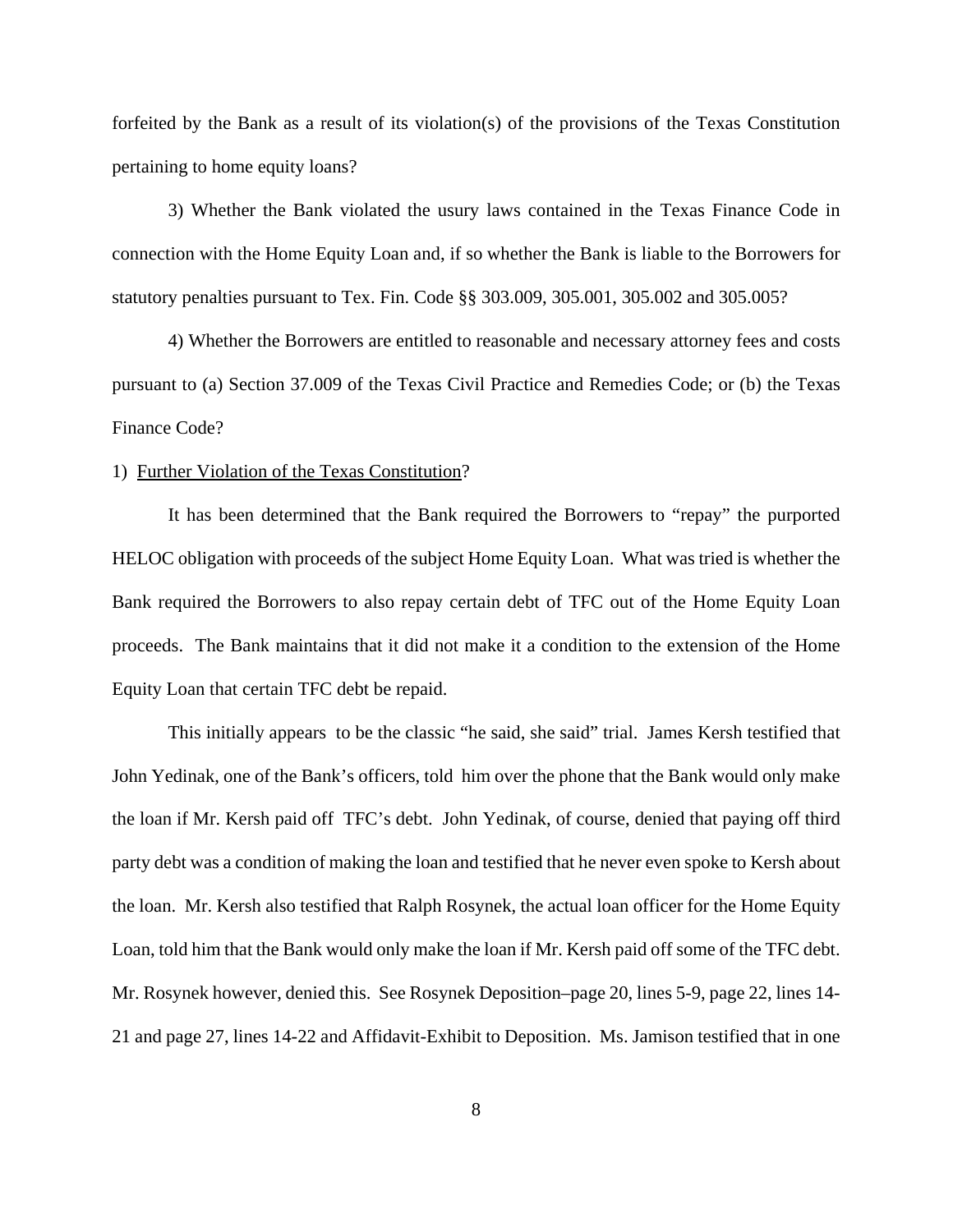instance Mr. Yedinak put pressure on her about paying down third party debt, but agreed on cross that in her deposition she testified that she had never spoken to anyone at the Bank about anything related to the Home Equity Loan.

 From testimony it appears that Mr. Kersh was willing to pay some additional loan amount to the Bank for actual application on the Home Equity Loan. In fact, Mr Kersh, in a telephone conversation that Mr. Kersh taped with Mr. Rosynek, indicates his willingness to do just that. (Counter Defendant's Exhibit 2; Transcript of the taped conversations: April 6, 2000, 6:00 p.m., page 2 paragraph 6: "Anyway if you want to do it out at a 150 additional where the whole deal is another 400 what we would do is kick that back on the note once you go ahead and pull it out to take care of your stuff." This testimony also shows that Mr. Kersh also knew a portion of the loan was to "take care" of TFC payments owed to the Bank. But, the telephone transcript does not independently show that such payments were required/or were not required as a condition of the Bank's to making the Home Equity Loan.

The Bank did produce evidence that the \$119,925.00 proceeds from the Home Equity Loan was transferred into the Bank's ECN Loans in Transit Account on 4/24/2000. Defendants' Exhibit 21, 14th page–ECN Loans in Transit Reconciliation dated 4/30/00. Mr. Yedinek explained that ECN was a subsidiary of the Bank that handled all the accounting for the warehouse lines of credit. The Bank claims that \$68,000.00 of the \$119,925.00 was then used to pay overdrafts in the TFC operating account that were incurred after the closing on the loan. As such, the Bank argued that such payments could not have been required as a condition of making the Home Equity Loan. The TFC operating account did experience an overdraft position on April 27, 2000 around \$67,000.00. Defendants' Exhibit 19, TFC Operating Account–April statement. The \$68,000.00 was transferred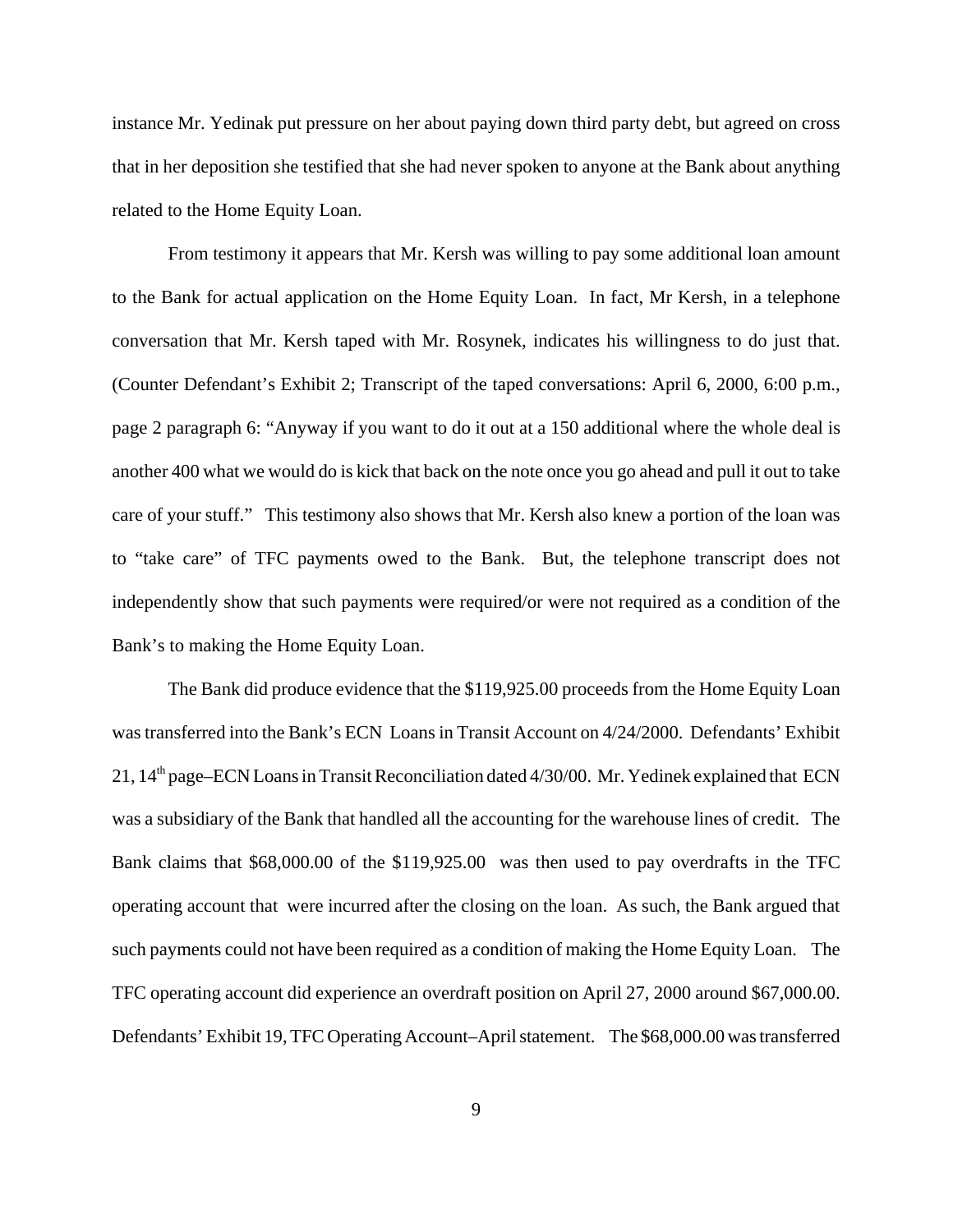(the documents say wired) into the TFC operating account to cover the overdrafts. Defendants' Exhibit 21, last page and Defendants Exhibit 19-TFC Operating Account–April statement. However, if a portion of the \$119,925.00 was used to pay the \$68,000.00 to correct the post-closing overdraft position in the TFC account, the Court does not understand why the ECN Loans in Transit Reconciliation reflects both the \$119,925.00 on 4/24/00 and the \$68,000.00 on 4/26/00 as separate loans in transit. Defendants' Exhibit 21, 14<sup>th</sup> Page. The fact is that there are no Bank records that show where or from whom the \$68,000.00 came from and the Bank's assertion that the \$68,000.00 came from the \$119,925.00 is rebutted by its own evidence; i.e. the \$68,000.00 is reflected as a separate loan in transit from the \$119,925.00. Further, there are no Bank records which show how the Bank applied the \$119,925.00.

The Bank simply argues that there is no possible way that any third party debts were required to be paid as part of the loan closing as none existed at the time. This is not exactly true.

Although the Bank acknowledges receipt of the additional \$119,925.00, the Bank is unable or unwilling to show where any of that \$119,925.00 went once it was received by the Bank. Despite numerous requests by the Borrowers and their counsel before and during the course of this adversary proceeding, the Bank has refused to produce any kind of accounting or bank records pertaining to the application of this \$119,925.00. It only claims [without documentary support] that a portion was used to pay the \$68,000.00 overdraft. This is no more than an undocumented assertion.

Most telling of all is that beginning March 20, 2000 the Bank made advances to itself in the aggregate amount in excess of \$180,000 pursuant to an alleged home equity loan for purposes of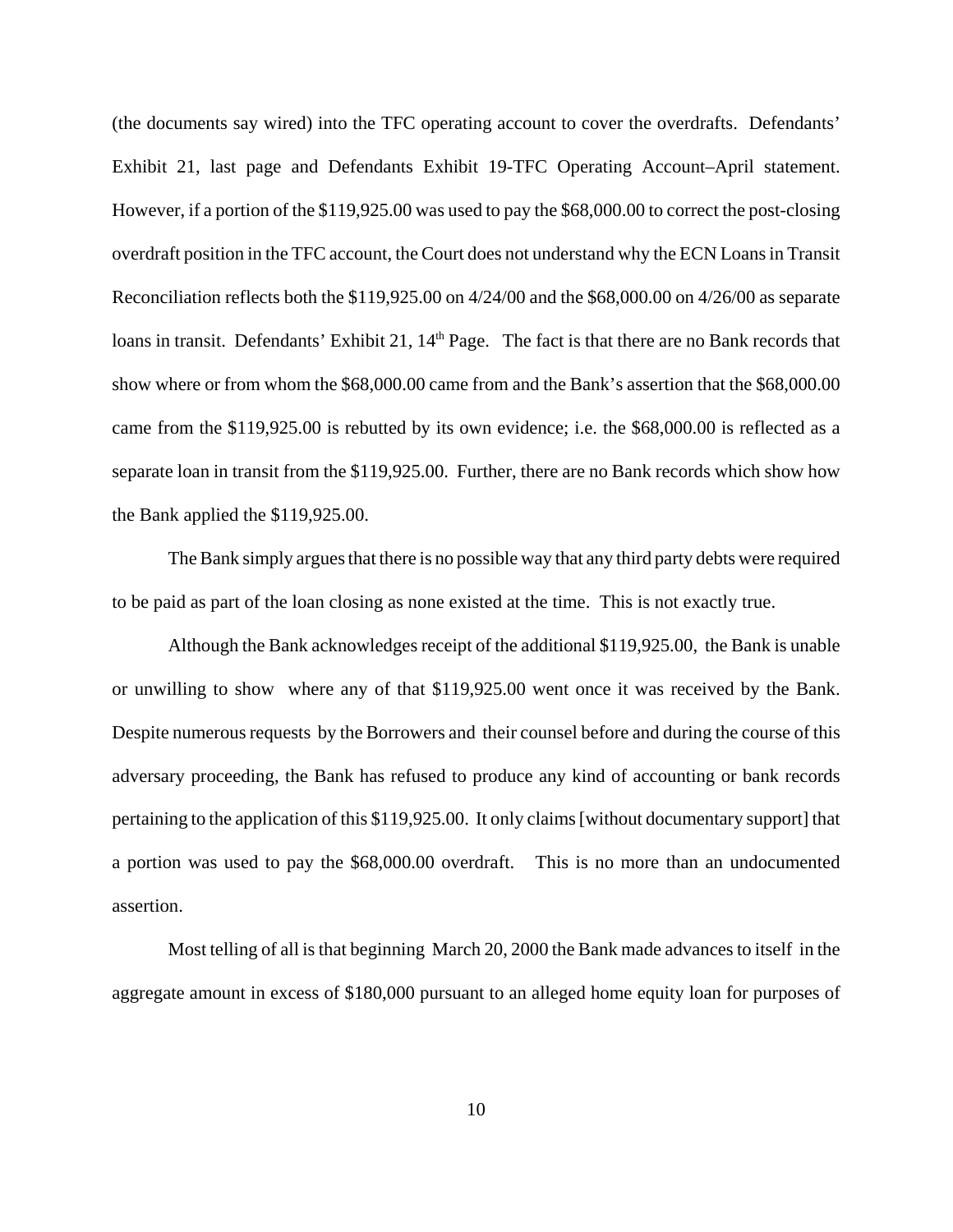"balancing" the so-called TFC operating account.<sup>2</sup> Defendants' Exhibit 19 (TFC Operating Accounts 03/01/00 thru 03/31/00 and 04/01/00 thru 4/29/00 Statements). Such advances were used to offset TFC overdrafts of which all but one occurred prior to the closing of the Home Equity Loan at issue here. The Bank produced no evidence that this "home equity loan" with account number 285005256 actually existed. The Court concludes that this was a "dummy loan" where advances were booked in anticipation of the actual Home Equity Loan closing in April.

Plus, pertinent portions of the transcript of taped phone calls between Messrs. Kersh and Rosynek show that Mr. Rosynek was looking to the Home Equity Loan proceeds as a source of funds to repay these prior overdrafts and other obligations of TFC that the Bank was charging due to TFC's defaults under the warehouse line of credit. The pertinent conversation follows:

April 20, 2000

RR–"I'll send you the amount that the title company has got to send a reverse wire back to your TFC operating account."

........

RR. "And from there they will pull and pay off the old one [HELOC] plus pay on the overdraft and the excess will be left in your operating."

JB–"okay well how much do we got on the overdraft?"

RR–"um, I think there is going to be about 20,000 left over if nothing else the last time I looked at it was about 178 or 179 with a credit of 78,000 approximately."<sup>3</sup>

JB-okay

<sup>2</sup> Advances were \$108,093.48 on 3/20/00, \$31,950 on 3/31/0, \$4,209.75 on 3/22/00, \$3,987.39 on 3/23/00, \$275.61 on 3/24/00, \$3,185.12 on 3/27/00, \$400.00 on 3/28/00, \$355.00 on 3/30/00, \$4,162.44 on 3/31/00, \$645.00 on 4/3/00, \$18,869.15 on 4/7/00, \$195.00 on 4/10/00 with the final advance being for \$5,248.77 on 4/18/00–all entries state: "Advance from Home Equity Loan 2850052567". This Loan No. is different from the HELOC loan number and from the Home Equity Loan at issue in this case.

 $3$ This "178 or 179" is quite close to the \$180,000 in advances.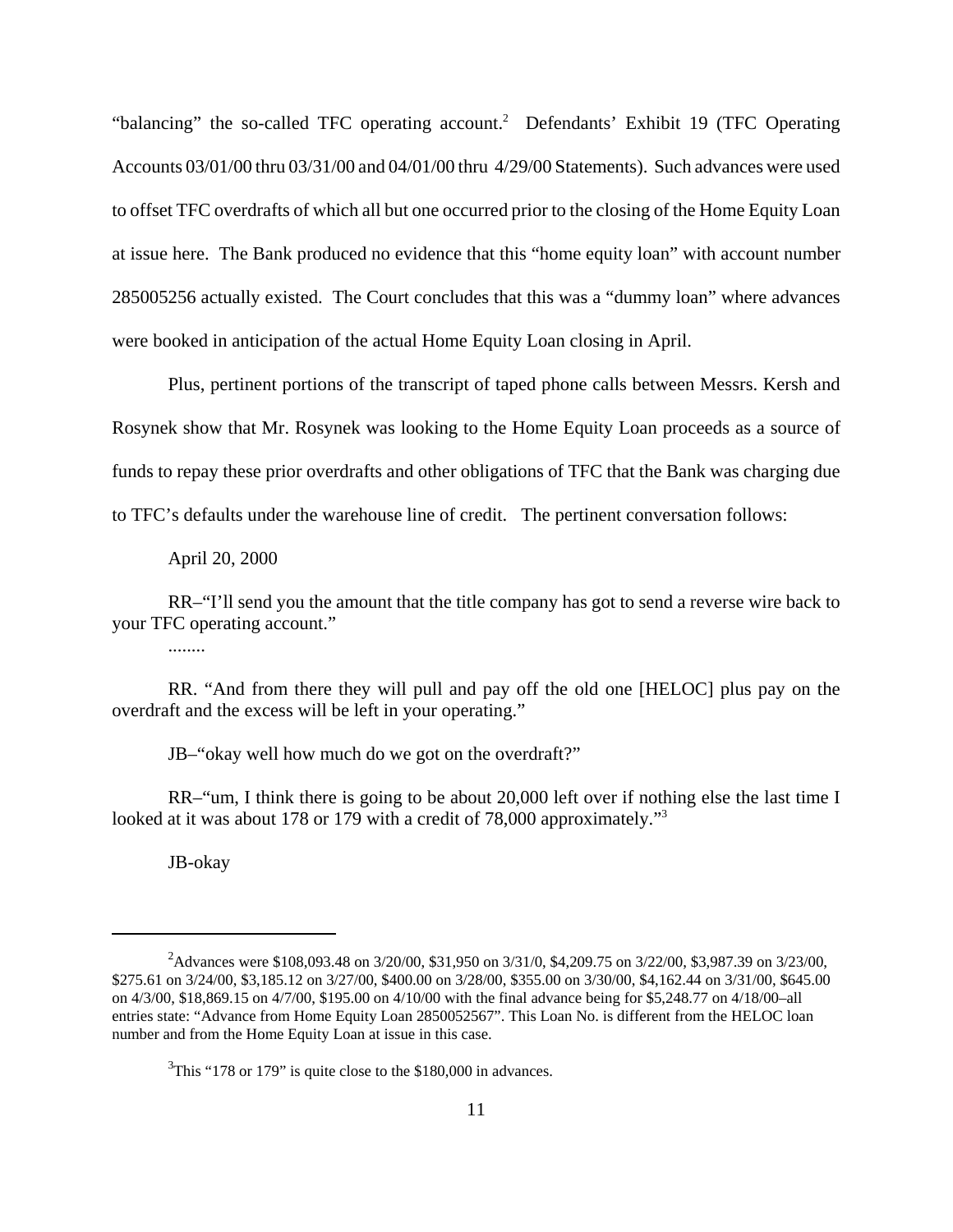RR-"so if there has been no other ones that have hit now when that overdraft clears again when you saw those loans off, you are going to have that cash back again."

RR-"yeah, what I will do is give you wiring instructions and you just have the title company will know that there is 595 coming in and then you have them return a wire back out."

JB-"for the difference which would be 563,095.66"

RR–"right"

.... ..

. . .

RR-"okay, yeah so out of the 560 whatever is left and then about 225 [HELOC] plus 110 maybe 112, is going to come back this way. Then the rest will be a check cut to you."<sup>4</sup>

#### April 21, 2000

JB, "I was just touching base with you. Have you gotten it figured out how we are going to do this."

RR–"I basically called Connie [title company employee]. We wired out the 595 and what I did is I told her to send back \$346,014.74. Which is the note plus the interest on your present HELOC plus a hundred twenty thousand. So that leaves you with what? 248,985.26 and then whatever checks and payments are coming out of that."

Therefore, Mr. Rosynek's sworn testimony that the topic of paying off TFC debt with Home

Equity Loan proceeds "never came up" is patently not believable. Further, it is clear that Mr. Rosynek expressly instructed the title company at closing to wire the \$346,014.74 to the Bank from the Home Equity Loan proceeds with such instruction referencing this wire as TFC/Kersh. Defendants' Exhibit 11. It is also interesting to note that Mr. Rosynek, in his deposition, could not recall if TFC was past due on any of its obligations to the Bank nor could he recall the specifics surrounding the TFC/Kersh Home Equity Loan closing or how the \$346,014.74 was to break down even though he was in charge of the wiring instructions and his telephone conversations with Mr. Kersh indicate otherwise.

<sup>&</sup>lt;sup>4</sup>The actual amount was \$119,925.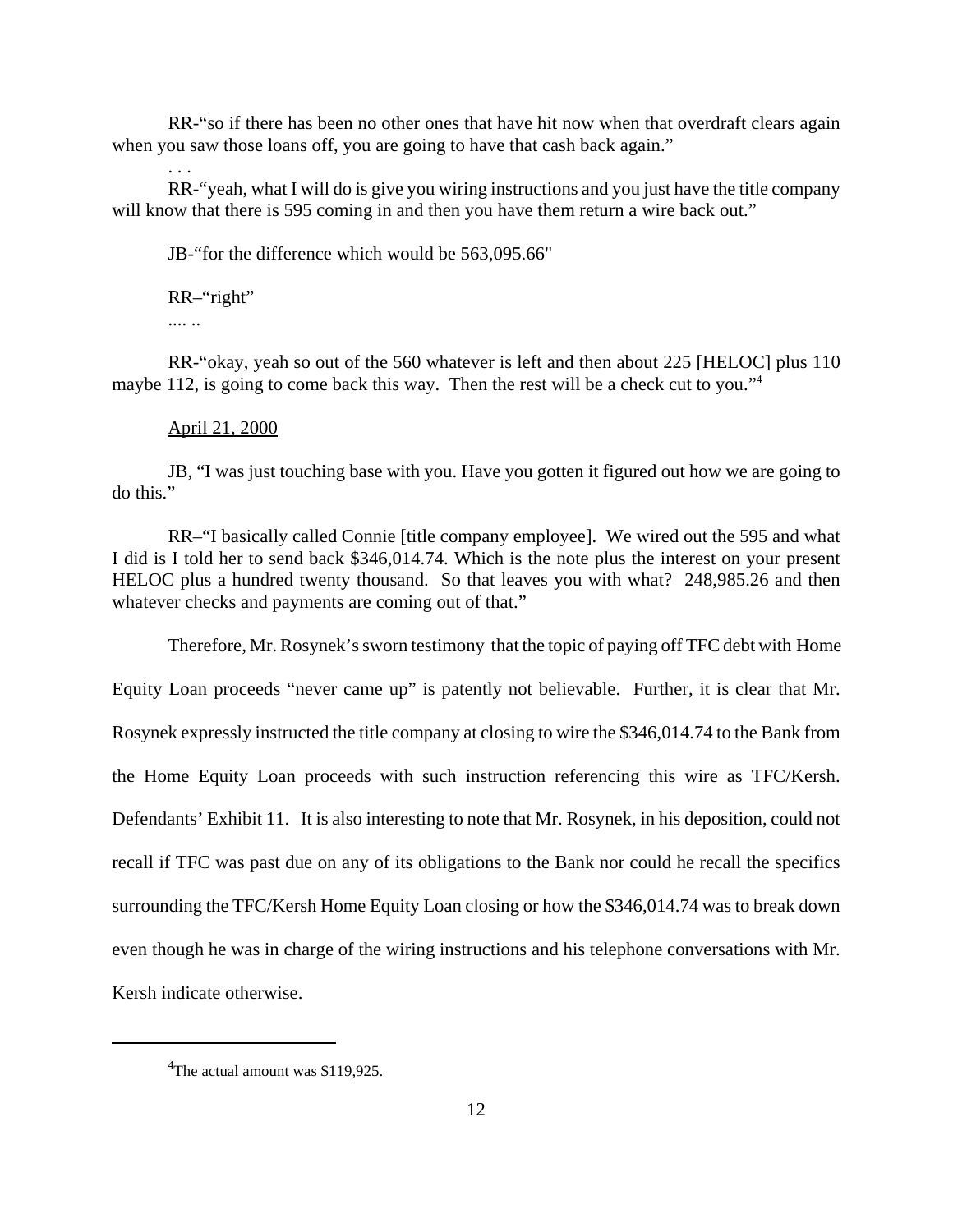Likewise, the Bank's assertion that the subject of the Home Equity Loan never came up in Mr. Yedinak's conversations with Mr. Kersh is also untenable. Mr. Yedinak could not recall, at trial, whether he discussed with Mr. Kersh using certain of the equity in the subject Homestead to repay obligations of TFC owing to the Bank. Mr. Yedinak did, however, as a matter of course, make collection calls to delinquent credits and closely monitored the TFC credit due to the account's deficits and defaults that had been earmarked by the Bank's auditors. Mr. Kersh's testimony that the Bank, in the person of Mr. Yedinak, made it a condition of the extension of the Home Equity Loan that certain proceeds of such loan be used to repay TFC debt is entirely consistent with the course of dealing between the parties and the situation as it then existed.

Additional evidence controverting the Bank's position is the fact that the Bank's Texas counsel was, apparently, never made aware that the Bank was to be paid any funds from the proceeds of the Home Equity Loan with respect to TFC debt. The closing instructions sent to the title company by the Bank's counsel and the closing statement signed by the Borrowers at closing does not disclose that \$119,925.00 was being sent to the Bank for credit to anything and not the least TFC. Defendants' Exhibit 7 and 8. That amount is merely combined with the amount wired to the Bank to repay the HELOC loan pursuant to Mr. Rosynek's instructions. This evidence indicates that these funds in excess of what was required to pay the HELOC loan were to be applied to TFC debt [the wiring instructions to the title company from Mr. Rosynek referencing the entire \$346,014.74 as TFC/Kersh].

Portions of the taped phone conversations entered into evidence by the Bank make it clear that the Bank, subsequent to the April 17, 2000 closing, required that the subject \$119,925.00 be wired to it (to be applied against the pre-closing "overdraft amount") for the credit of TFC. Mr.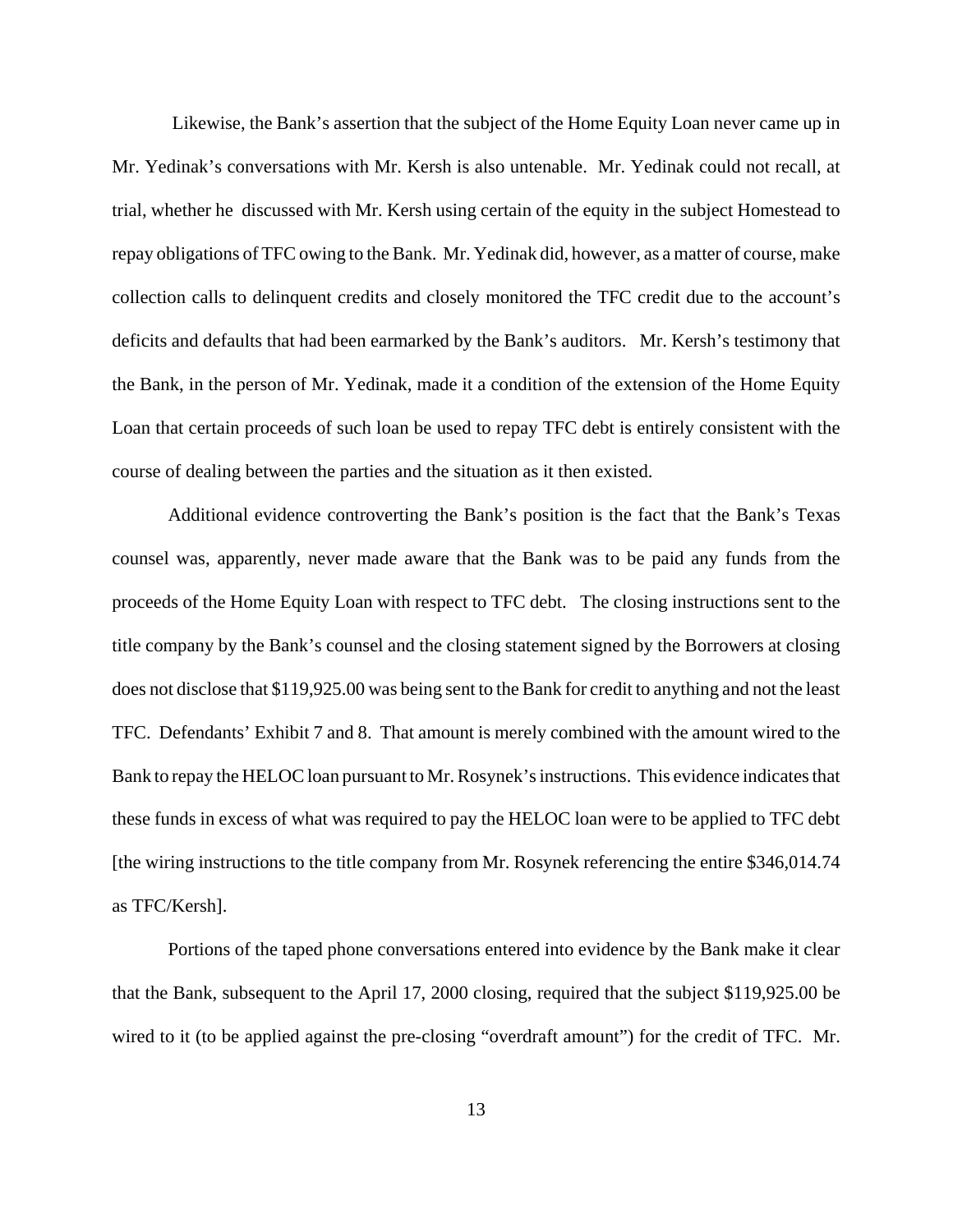Rosynek's Memorandum to the title company, dated April 21, 2000 is consistent with this requirement. Defendant's Exhibit 9. The motivation for the Bank's requirement that certain of the proceeds of the Home Equity Loan be sent to it to be applied against TFC debt, as conditions to the loan itself being made and the funding of the loan, is obvious from the fact that the Bank had booked over \$180,000 in advances against the then fictitious home equity loan (prior to expiration of the rescission period on April 21, 2000 and the Bank was very concerned with ongoing problems with the TFC warehouse line of credit.

The evidence and testimony presented coupled with the fact that the Bank could not provide any relevant documentation evidencing the application of the \$119,925.00 to any particular debts leads this Court to find that the Bank required the Borrowers to pay off third party debt in violation of the Constitution.

### 2) Principal and Interest to be Forfeited

The Texas Constitution states that a "lender or any holder of the note for the extension of credit shall forfeit all principal and interest of the extension of credit if the lender or holder fails to comply with the lender's or holder's obligations under the extension of credit within a reasonable time after the lender or holder is notified by the borrower of the lender's failure to comply." Tex. Const. art. XVI,  $\S50(a)(6)(Q)(x)$ . This section goes on to state that "[n]o mortgage, trust deed, or other lien on the homestead shall ever be valid unless it secures a debt described by that section." Tex. Const. art. XVI, §50(c). As the extension of credit is in violation of §50, it is not valid. Here, the Bank did not avail itself of  $\S50(a)(6)(Q)(x)$ 's cure provision. Therefore, the Bank is required to forfeit all principal and interest of the extension of credit. No distinction is made between principal and interest already paid, and that yet to be paid. Therefore, the Bank forfeits all principal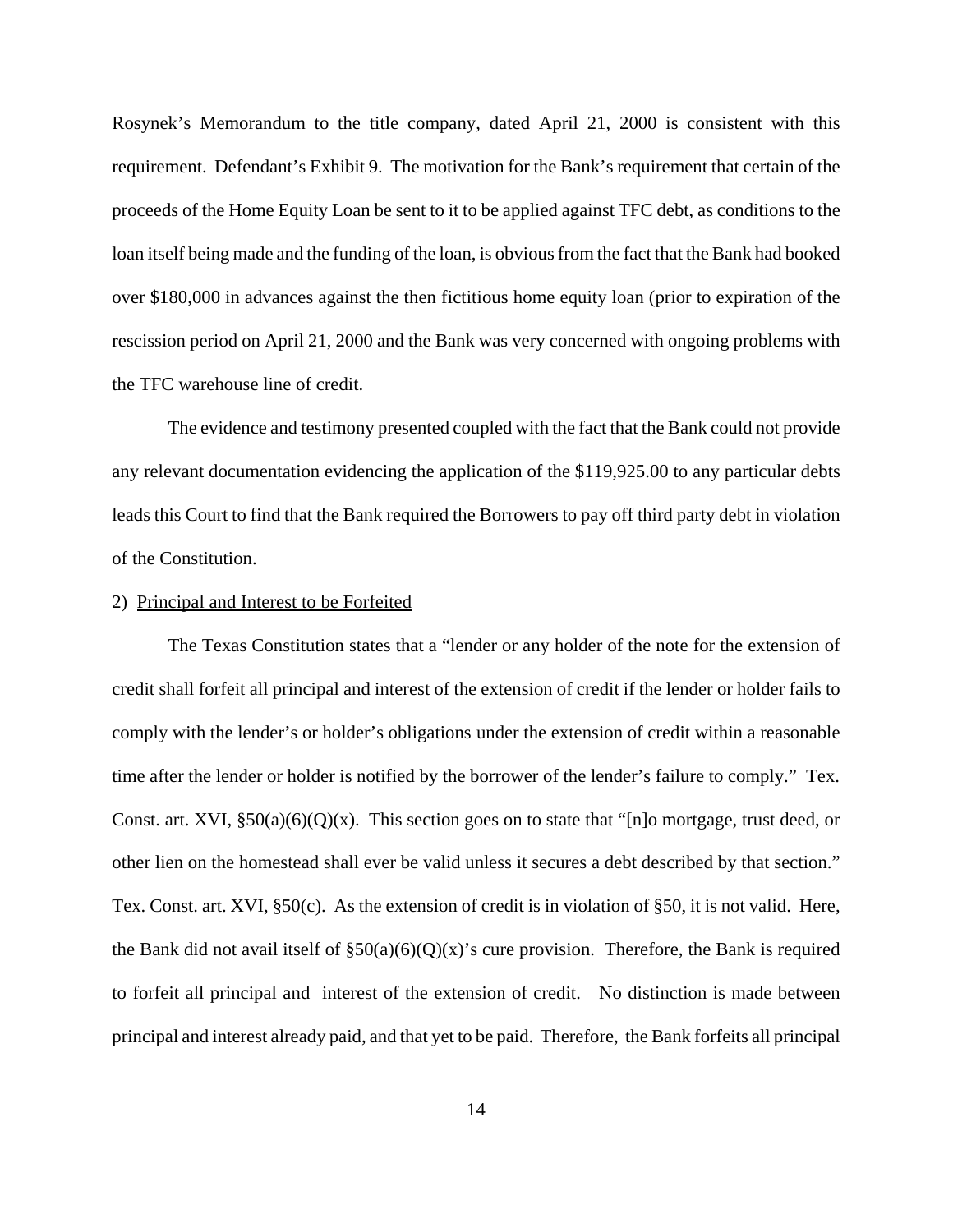and interest, whether paid or unpaid. The Bank argues that the only evidence of payment by the Borrowers is one check in the amount of \$25,292.92. However, the Bank's own journal entries reflect the additional loan payments and no other controverting evidence was introduced. The Bank must forfeit the sum of \$95,227.20 in payments made to it by or on behalf of Ms. Jamison and Mr. Kersh in connection with the Home Equity Loan. See Counter Defendant's Exhibit 1. Additionally, all unpaid principal and interest must be forfeited.

Borrowers also claim that the Bank should be required to disgorge the amounts of the Home Equity Loan that were improperly used by the Bank to pay the HELOC since it was an extension of credit made in contravention of the Texas Constitution. As such, the Borrowers want a judgment against the Bank for \$226,089.74 –the amount used to pay off the prior invalid HELOC loan. In addition, Borrowers want a judgment for \$119,925.00 –the amount retained by the Bank for the TFC debt.

With regard to paying off the HELOC loan, the Borrowers at that time were liable to the Bank on the HELOC loan and that liability was extinguished when paid out of the new Home Equity Loan. Even though the Court has determined the HELOC loan to be in violation of the Texas Constitution and invalid as a part of its determination that the Home Equity Loan that is the subject of this lawsuit is invalid, Borrowers have not sued for any direct relief under the HELOC loan. The subject of the lawsuit is only the later Home Equity Loan. Also, the principal does not get forfeited twice–only once. The fact that part of the principal of the Home Equity Loan was used to pay the HELOC loan does not mean the HELOC loan principal is forfeited as well. That would be a double recovery; and, as noted above the Borrowers have not sued for direct relief from the HELOC loan. The Court reaches the same conclusion with respect to the \$119,925.00. All unpaid principal has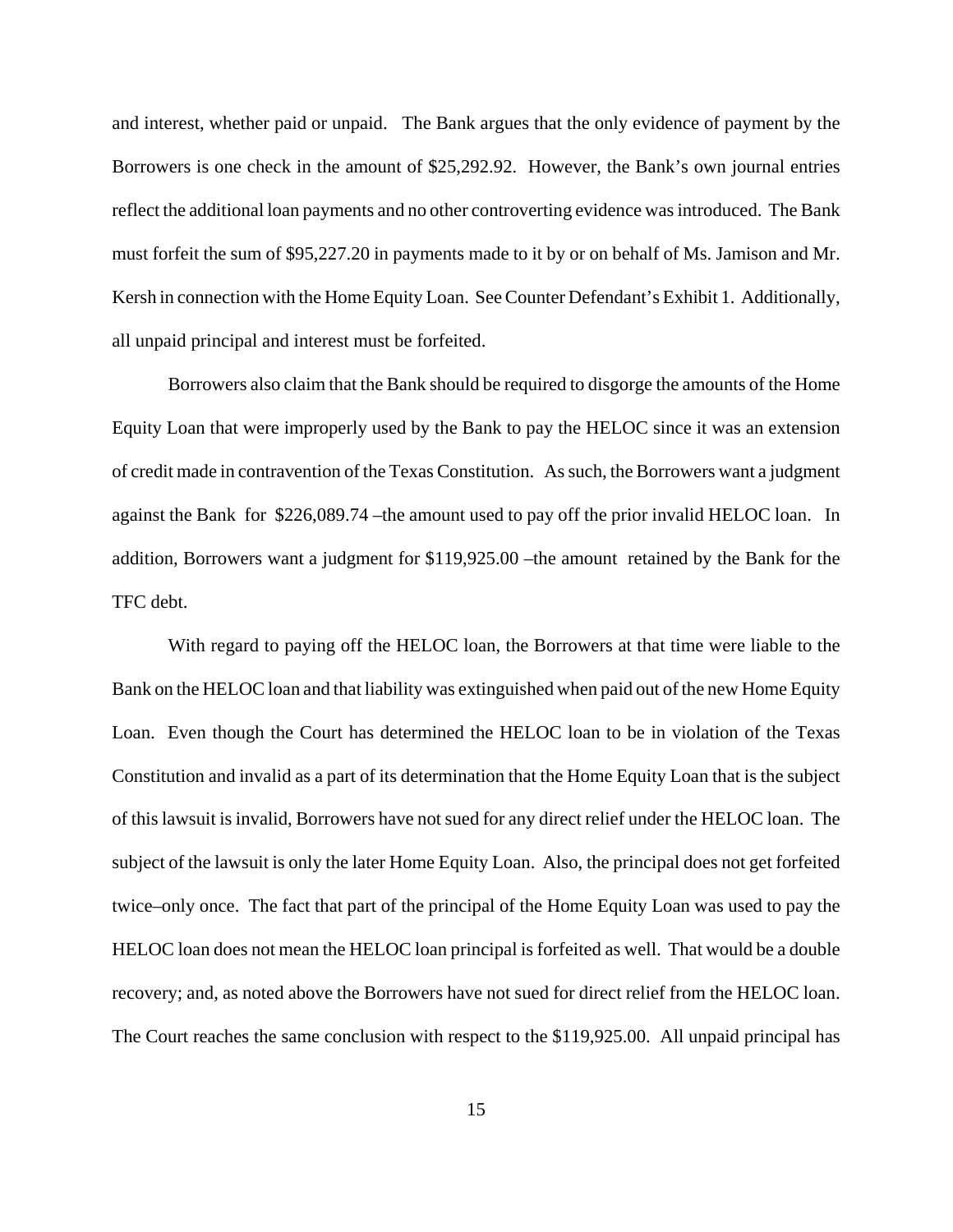already been forfeited under the Home Equity Loan. It cannot be both forfeited and recovered. The

recovery is limited to what the Borrowers paid on the loan. Forfeiture is to what remained owing.

3) Usury

With certain limited exceptions not relevant here, the maximum lawful rate of interest on a

Texas home equity loan is 18%. See. Tex. Fin. Code §§303.009 and 342.301 and 7 TAC §153.16.

Chapter 305 of the Texas Finance Code provides for civil penalties applicable to lenders charging

Texas borrowers with usurious interest and reads, in pertinent part, as follows:

§305.001 "A creditor who . . .charges. . .interest that is greater than the amount authorized by this subtitle [i.e., 18%] is liable to the obligor for an amount that is equal to . . .three times the amount of interest computed by subtracting the amount of interest allowed by law from the total amount of interest charged. . . ."

§305.002 "In addition to the amount determined under section 305.001, a creditor who charges and receives interest that is greater than twice the amount authorized by this subtitle [i.e. 36%] is liable to the obligor for : (1) the principal amount on which the interest is charged and received; and (2) the interest and all other amounts charged and received."

Tex. Fin. Code Ann. (West Supp. 2004).

Borrowers claim in their Supplement to Post Trial Brief that the true amount of principal loaned to the Borrowers should be calculated by subtracting the \$119,925.00 retained by the Bank for the TFC debt as the Borrowers did not have actual use of these funds as well as by subtracting the amount used to pay off the HELOC. See, *First State Bank of Bedford v. Miller,* 563 S.W. 2d 572 (Tex. 1978). That case involved a \$70,000.00 note, where only \$56,000.00 was actually advanced to the borrower. The lender retained \$14,000.00 to pay interest payments that were to come due on the loan in the future. Since the test for usury is applied to the net amount of money that the borrower had the use, detention or forbearance of and since the borrower had use of only \$56,000.00 of the stated loan, that amount was considered as the 'true' principal.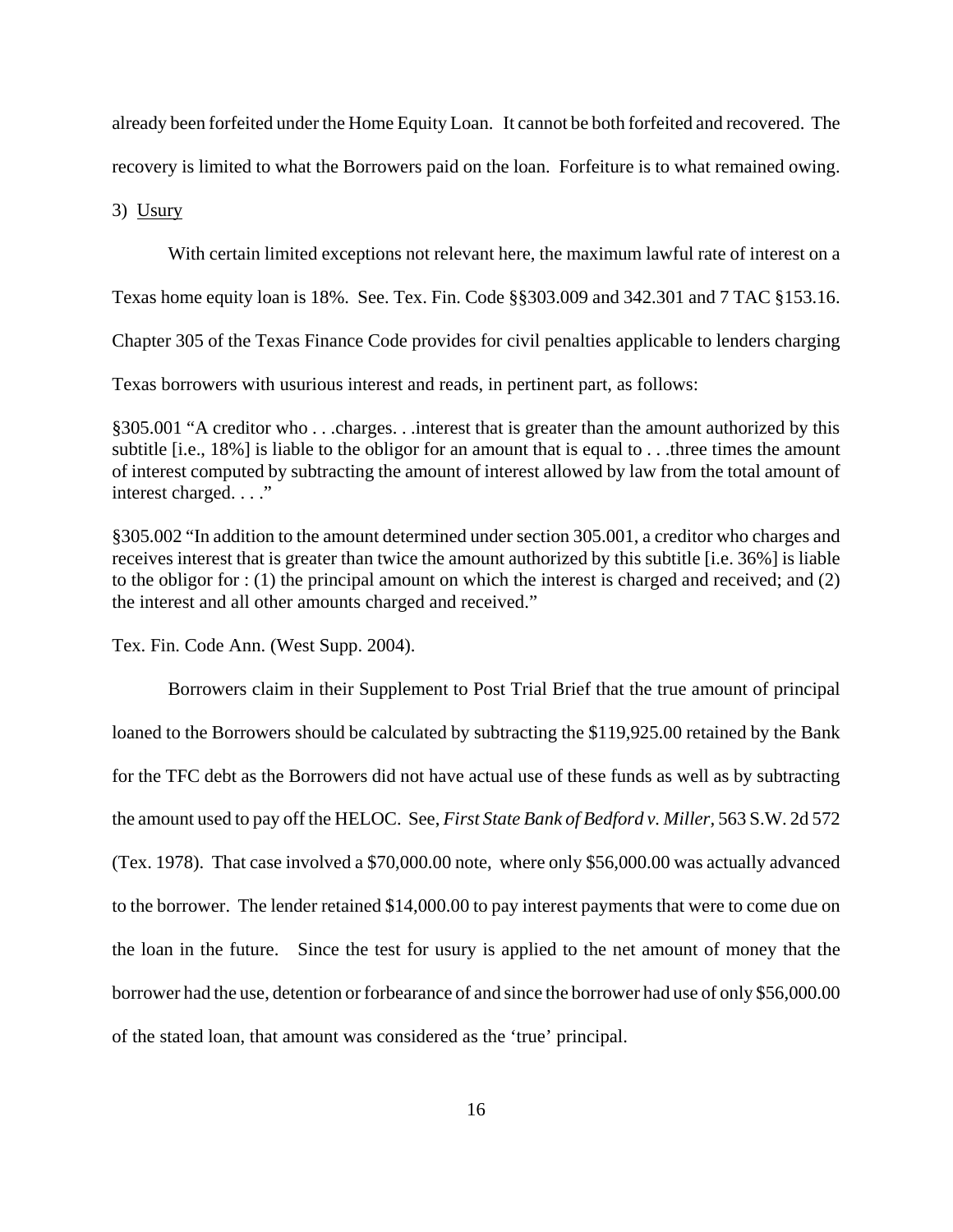The Court does not believe *First State Bank* applies to the extent funds are used to pay off prior loans between the same parties. Otherwise, any time an existing secured loan is paid at closing of a new loan, the lender would be subject to usury violations. This makes no sense.

If the Home Equity loan is usurious, it is because the Bank required the Borrowers to use \$119,925.00 of the loan proceeds to repay to the Bank certain obligations owed it by TFC as a condition of making the loan. That requirement meant that the Borrowers did not have use of those funds. Therefore, the \$119,925.00 taken by the Bank must be viewed as "interest". *Alamo Lumber Co. v. Gold,* 661 S.W.2d 926, 927-28 (Tex. 1983). As the Texas Supreme Court has clearly stated, "[a] lender's requirement that a borrower assume a third party's debt to the lender constitutes interest on the loan to the borrower." *First USA Management, Inc. v. Esmond,* 960 S.W.2d 625, 627 (Tex. 1997). Accord, *Lentino v. Cullen Center Bank and Trust,* 919 S.W.2d 743, 746 (Tex. App.–Houston  $[14<sup>th</sup> Dist.]$  1996, writ denied)–"When a lender requires, as a condition to making a loan, that a borrower assume a third party's debt, such debt must be included in the interest computation to determine usury." A requirement that a borrower pay a third party's debt to the lender is the same thing and it violates the statute.

Applying the *Alamo Lumber* doctrine, \$475,075.00 is the true principal amount of the Home Equity Loan (\$595,000.00 less \$119,925.00 equals \$475,075.00). On June 27, 2001 the Bank demanded (i.e. "charged") Ms. Jamison and Mr. Kersh pay \$595,668.87 by way of its Notice of Acceleration. The period from April 17, 2000 to June 27, 2001 was comprised of 436 days.

 For interest rate calculations to determine the issue of usury, the interest charged is only "spread" over the term from loan inception to acceleration. *Armstrong v. Steppes Apts.,* 57 S.W.3d 37, 48 (Tex. App.–Ft. Worth 2001, pet. denied). The maximum lawful interest (18%) computed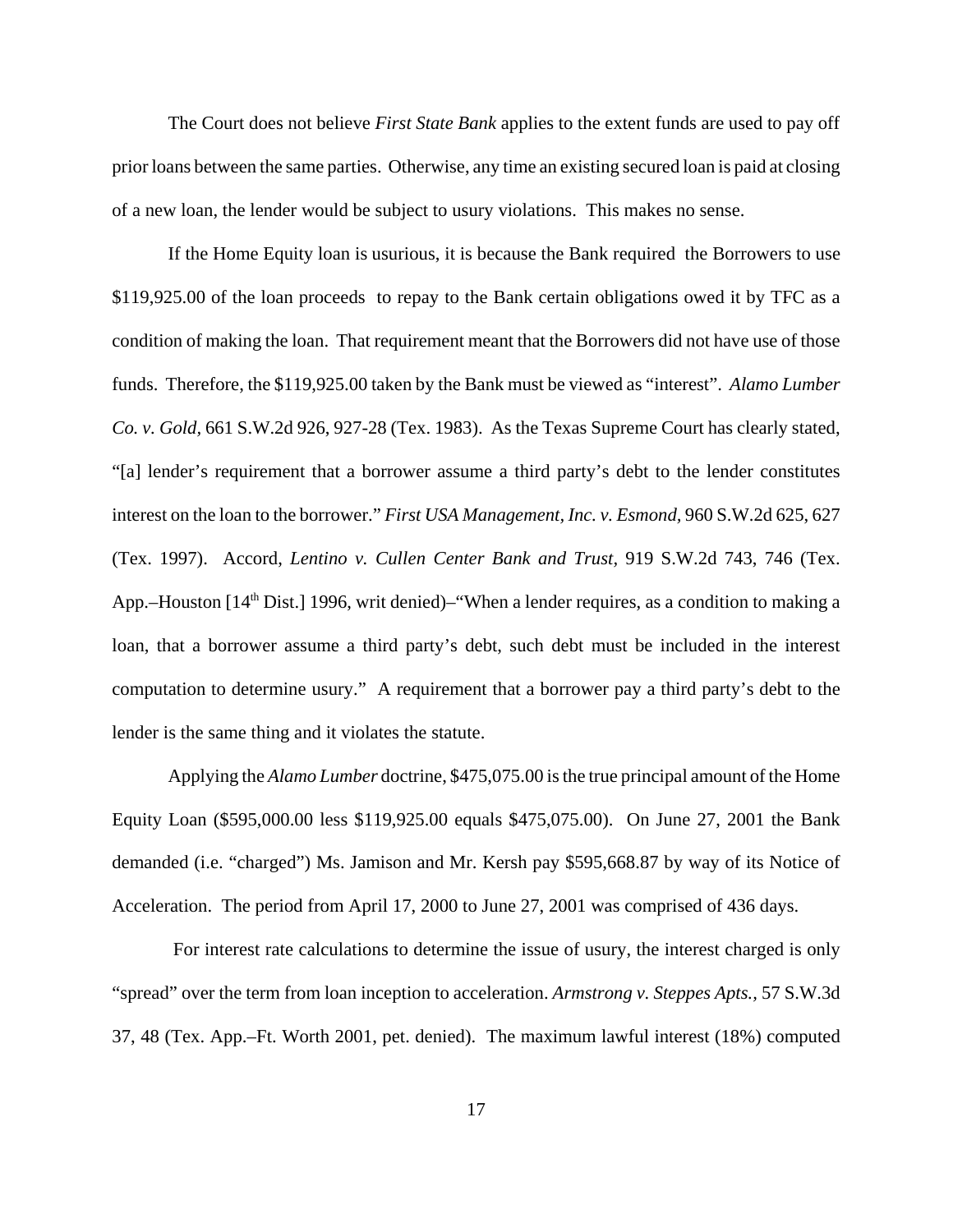over 436 days on a home equity loan balance of \$475,075.00=\$102,147.63. This is the absolute maximum amount of lawful interest that the Bank could have charged. Here, however, the Borrowers made payments of interest in an amount of not less than \$63,484.80 after the April 17, 2000 closing and prior to the Bank's acceleration of the loan on June 27, 2001 in addition to what the Bank "charged" on June 27, 2001.

The actual usury calculations are as follows:

| Note Amount                                                                                                                     | \$595,000.00                                                                                          |
|---------------------------------------------------------------------------------------------------------------------------------|-------------------------------------------------------------------------------------------------------|
| <b>Alamo Lumber Interest</b>                                                                                                    | $-119,925.00$                                                                                         |
| <b>True Principal Amount</b>                                                                                                    | 475,075.00                                                                                            |
| Maximum Allowable<br><b>Interest on True Principal</b><br>Amount at 18% for 436 days<br>$(\$475,075 \times 18)/365 \times 436)$ | \$102,147.63                                                                                          |
| Bank's actual interest charged<br>as of 6/27/2001                                                                               | \$595,668.87<br>$-475,075.00$<br>120,593.87                                                           |
|                                                                                                                                 | \$<br>63,484.80                                                                                       |
|                                                                                                                                 | \$                                                                                                    |
|                                                                                                                                 | 119,925.00<br>120,593.87                                                                              |
|                                                                                                                                 | $+$ 63,484.80                                                                                         |
|                                                                                                                                 | 304,003.67                                                                                            |
|                                                                                                                                 | $-102,147.63$                                                                                         |
|                                                                                                                                 | 201,856.04                                                                                            |
|                                                                                                                                 | \$201,856.04                                                                                          |
| Tex. Fin. Code §305.001(a)                                                                                                      | 3<br>X.                                                                                               |
|                                                                                                                                 | 605,568.12                                                                                            |
|                                                                                                                                 | 2.<br>3.<br>4. Bank's actual interest received<br>5. Usurious interest amount<br>6. Statutory Damages |

Furthermore, by way of the June 27, 2001 Notice of Acceleration, the Bank charged the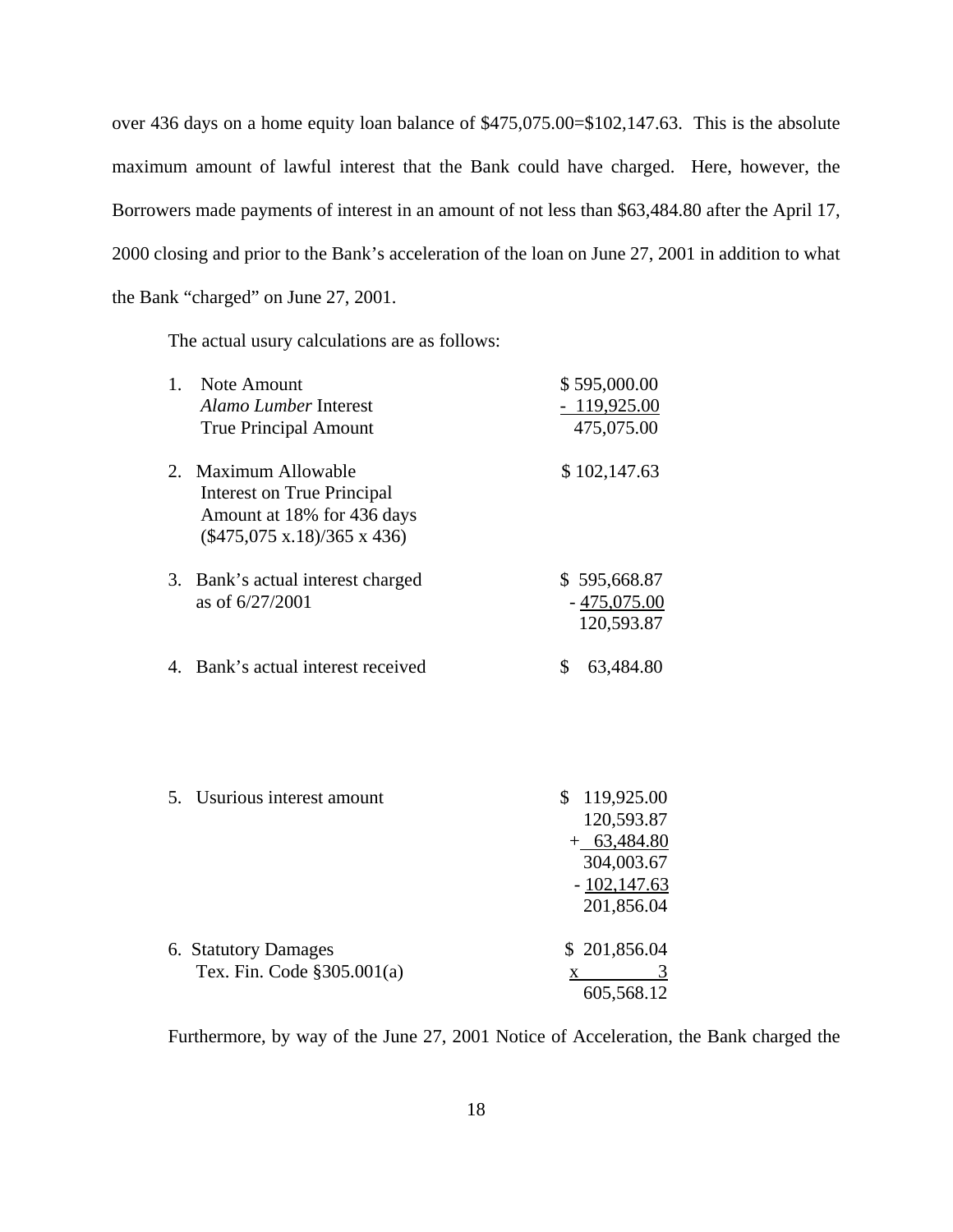Borrowers in excess of twice the lawful interest (36%)(i.e. \$102,147.63 x 2 equals \$204,295.26) computed over 436 days on a loan balance of \$475,075.00. The total amount of usurious interest charged and received by the Bank was actually \$304,003.67 .

 The Bank's liability for an additional penalty under Tex. Fin. Code Sec. 305.002 (a) is as follows:

| 1. Penalty for charging twice the lawful    | \$475,075.00            |
|---------------------------------------------|-------------------------|
| interest under Tex. Fin. Code $$305.002(a)$ | $+304,003.67$           |
|                                             | 779,078.67 <sup>5</sup> |

The total amount owed by the Bank to Borrowers pursuant to the Texas Finance Code is:

| Tex. Fin. Code $$305.001(a)$ |                |
|------------------------------|----------------|
| <b>Statutory Damage</b>      | \$605,568.12   |
| Tex Fin. Code $$305.002(a)$  |                |
| Penalty                      | $+ 779,078.67$ |
|                              | \$1,384,646.79 |

# 4) Attorney Fees

Borrowers request that reasonable attorney fees be awarded under the Texas Declaratory Judgment Act pursuant to §37.009 of the Texas Civil Practice and Remedies Code as the Bank violated certain provisions of the Texas Constitution as well as that such fees be awarded under the Texas usury laws pursuant to §305.005 of the Texas Finance Code in connection with the Bank's usury violations.

 Because this judicial proceeding is now in Bankruptcy Court and is brought under 28 U.S.C. §1334, federal rules and statutes apply. Borrowers therefore correctly request declaratory relief

<sup>&</sup>lt;sup>5</sup>Previous versions of the Texas Finance Code pertaining to the maximum usury penalty provided that the lender "shall forfeit principal and interest" where twice the rate of lawful interest was charged. At its last redrafting, however, the legislature expressly provided for penalty liability in the amount of the principal upon which the unlawful interest was charged, together with the amount of interest and all amounts charged and received. See Tex. Fin. Code Sec. 305.002(a)(1) and (2) and *Strasburger Enterprises, Inc. v. TDGT Ltd.. Partnership,* 110 S.W.3d 566, 578 (Tex. App.–Austin 2003).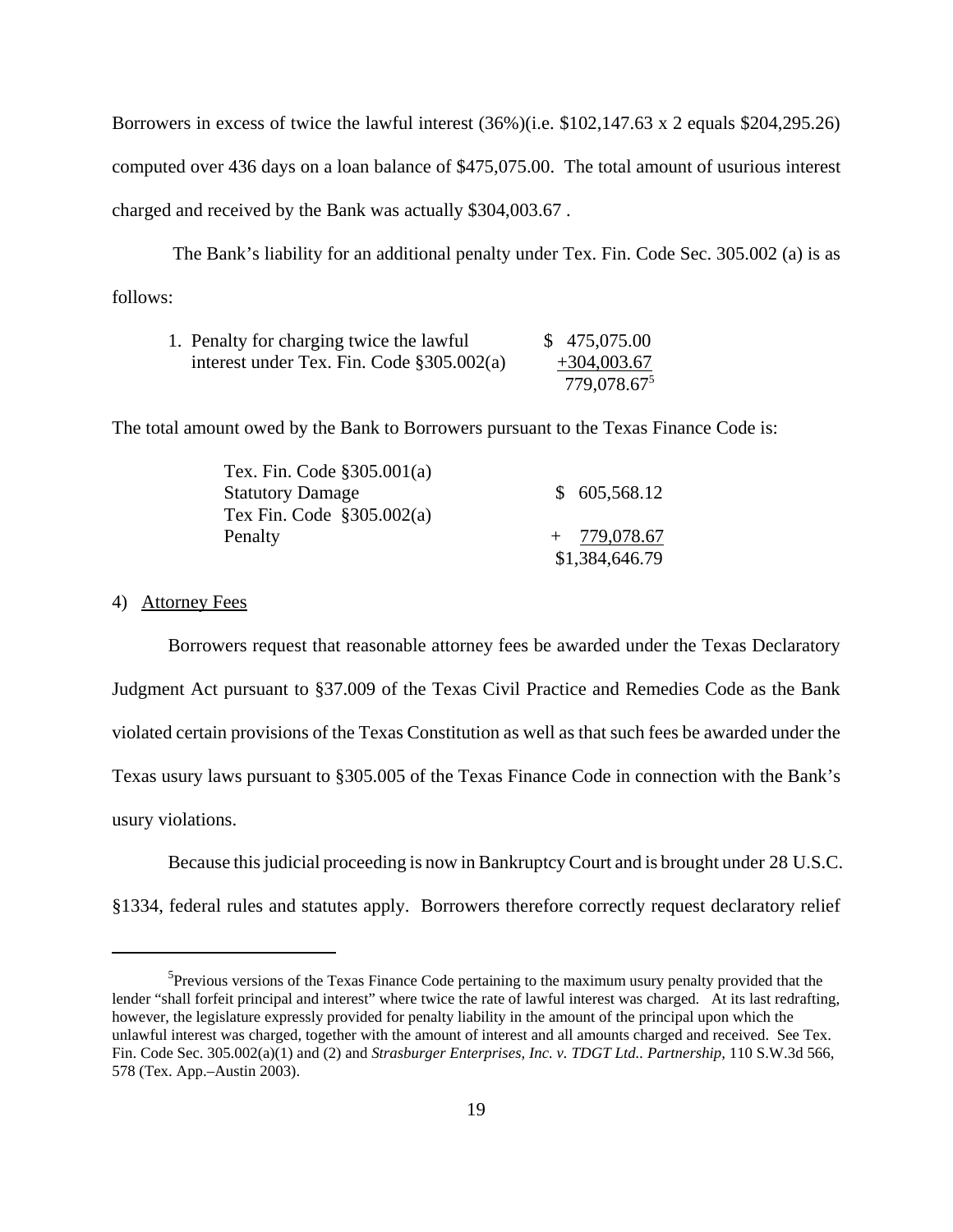pursuant to 28 U.S.C. §2201 and Federal Bankruptcy Rule 7001(9). *See, Dinkel Enterprises, Inc.,* v. Colvin (In re Bailey Pontiac), 139 B.R. 629 (Bankr. N.D. Ft. Worth, 1991)<sup>6</sup>. Federal Rule of Bankruptcy Procedure 7001(9) requires an adversary proceeding for a party who seeks declaratory judgment relating to the types of relief covered by Federal Rule of Bankruptcy Procedure 7001(1)- (8). Federal Rule of Bankruptcy Procedure 7001(2) covers a proceeding to determine the validity, priority or extent of a lien, which is precisely the issue in the case at bar.

 The Borrowers also request attorney fees be awarded, however, they request that these fees be awarded not under the Federal Declaratory Judgment Act but under the Texas Declaratory Judgment Act pursuant to Section 37.009 of the Texas Civil Practices and Remedies Code. The Texas Declaratory Judgment Act provides that a court may award reasonable and necessary attorney's fees as are equitable and just. Tex. Civ. Prac. & Rem. Code Ann. §37.009 (West 2005); *Chambers v. Ochiltree,* 2005 WL 2814288 (Tex. App.-Austin 2004). Attorney fee awards under the Declaratory Judgment Act are left to the discretion of the trial court, subject to the requirement that any fees awarded be reasonable and necessary which is a question of law. *Boquest v. Herring,* 972 S.W.2d 19, 21 (Tex. 1998).

It is unclear whether this Court actually has authority to award such fees under the Texas Declaratory Judgment Act although this issue was not raised by either party other than the Bank citing to a home equity case in a United States District Court where attorney's fees were not allowed in a declaratory judgment action there. *Thomison v. Long Beach Mortgage Compnay,* 176 F.Supp. 2d 714 (U.S.D.C. W.D. Tex. 2001). The *Thomison* court by Order denied the Plaintiff's Motion for

<sup>&</sup>lt;sup>6</sup>Defendants originally brought suit in state court under the Texas Declaratory Judgment Act. The suit was then removed to Bankruptcy Court by Ms. Jamison's Chapter 7 Trustee where Defendants repled under the Federal Declaratory Judgment Act.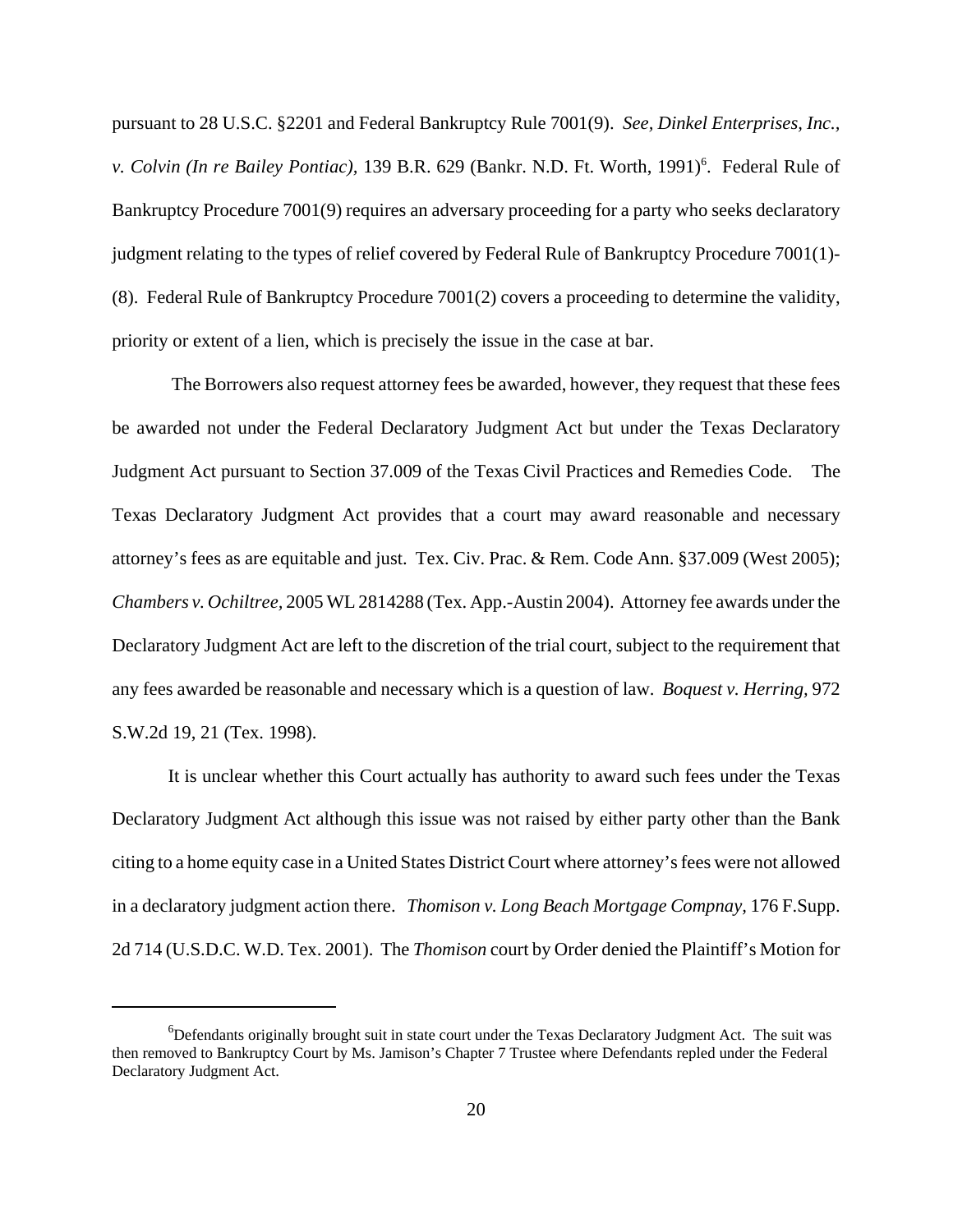Attorney Fees, however, there was no discussion as to why these fees were denied. And, the Bank does not elaborate with respect to its use of this case.It is possible that Judge Nowlin denied the fees because the relief requested was pursuant to the Federal Declaratory Judgment Act.We simply do not know.

Federal courts follow the American Rule in the absence of fee-shifting congressional legislation. *See Alyeska Pipeline Serv. Co. v. Wilderness Soc'y,* 421 U.S. 240, 247, 95 S.Ct. 1612, 1616, 44 L.Ed.2d 141 (1975). Section 2202 of the Federal DJA provides that "[f]urther necessary or proper relief based on a declaratory judgment or decree may be granted . . .against any adverse party whose rights have been determined by such judgment." As the Fifth Circuit has noted, however, §2202 of the Federal DJA "does not by itself provide statutory authority to award attoney's fees that would not otherwise be available under state law in a diversity action." *Mercantile Nat'l Bank v. Bradford Trust Co.,* 850 F.2d 215, 218 (5th Cir. 1988); *In re Calder,* 171 B.R. 36 (Bankr. N.D. Tex. 1994). Furthermore, the "otherwise. . . available state law in a diversity case must be substantive, for *Mercantile* explicitly stated that an award of attorney's fees in a federal declaratory judgment action "is confined to two situations: (i) where under the restrictive American rule, attorney's fees are allowed; and (ii) where *controlling substantive law* permits recovery. " *Mercantile* at 216. (Emphasis added).

Here the Defendants rely on §37.009 of the Texas DJA to authorize recovery of attorney's fees. Although the Texas DJA expressly provides for attorney's fees, it functions solely as a procedural mechanism for resolving substantive "controversies which are already within the jurisdiction of the courts." *Housing Authority v. Valdez,* 841 S.W.2d 860, 864 (Tex. App.–Corpus Christi 1992, writ denied). Unlike substantive law, however, Texas procedure does not govern this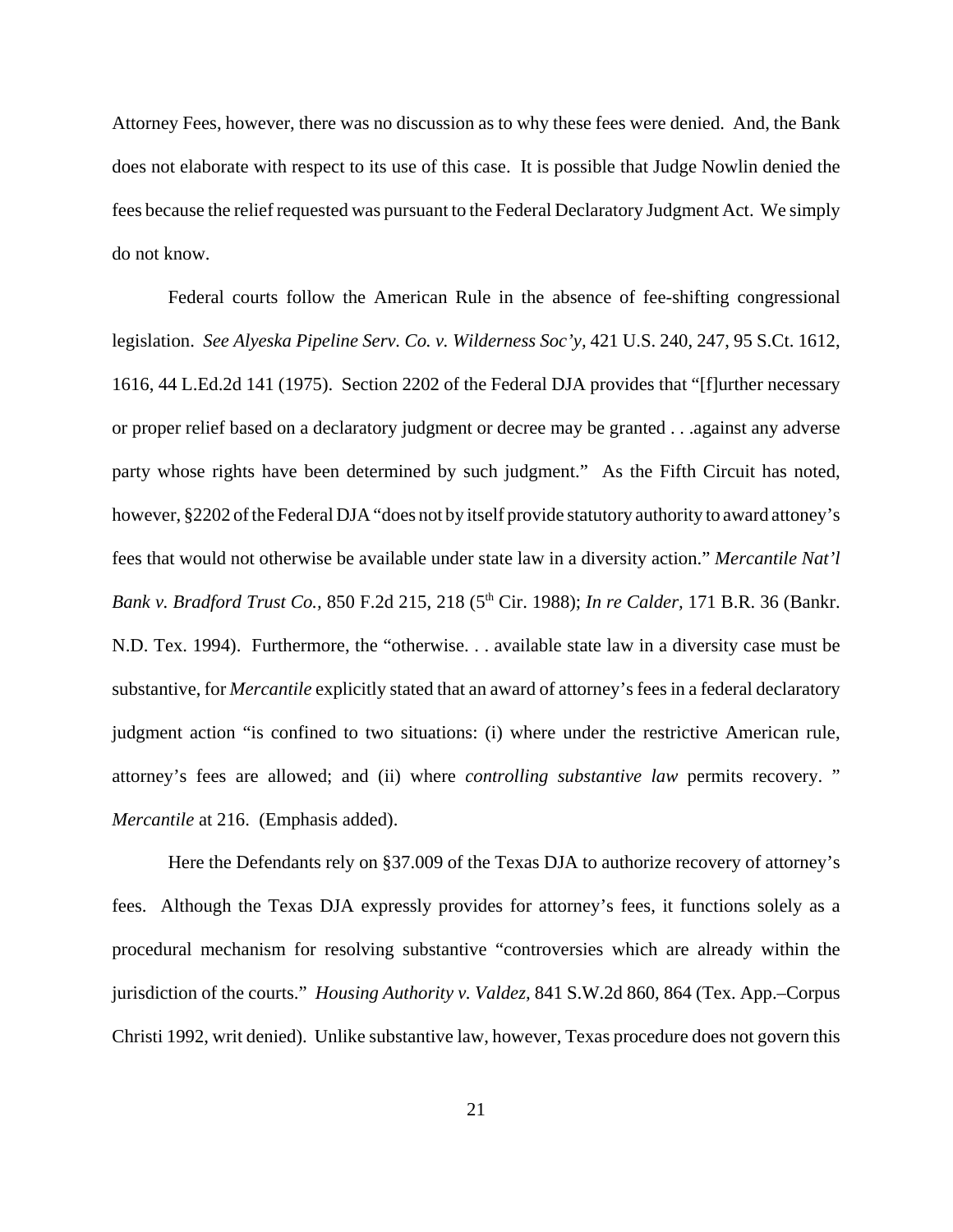diversity action. The Fifth Circuit has held on more than one occasion that although "a party may recover fees in a federal declaratory judgment action where 'controlling substantive law' permits such recovery," "the Texas DJA is neither substantive nor controlling." *Utica Lloyd's of Texas v. Mitchell,* 138 F.3d 208 (5<sup>th</sup> Cir. 1998); *Self-Insurance Institute of America, Inc. v. Korioth,* 53 F.3d 694 ( $5<sup>th</sup>$  Cir. 1995).

Other parties have argued that it would be unjust to deny attorneys' fees that would have normally been granted under the Texas DJA but for removal of the case to federal court on diversity grounds. *Citizens Nat'l Bank v. Kirchman Cos.,* 1991 WL 131945, at \*6 (N.D. Tex. 1991), which held that removal from state to federal court should not deprive plaintiffs of their right to recover attorneys' fees under §37.009. That case, however, was decided seven years prior to the Fifth Circuit's holding in *Utica*, which has been cited as explicitly eliminating the distinction between cases originally filed in federal court and removal cases for the purpose of determining awards of attorneys' fees under §37.009. *SG/IP, Ltd. V. Centers,* 2004 WL 2026810 (N.D.Tex. 2004) *citing Utica,*138 F.3d at 210.

However, *Utica* was not a removal in a bankruptcy proceeding but in a diversity action. Here, the Chapter 7 Trustee removed this state court matter to a federal bankruptcy court. This Court will therefore apply the Texas DJA distinguishing such matter as one in equity as opposed to a diversity action. The Texas DJA was, after all, the original basis for relief pled by the Borrowers in state court. Removal should not result in such a loss if the fees are otherwise appropriate under the Texas DJA.

The Texas Constitution, Article XVI,  $\S50(a)(6)(Q)(x)$  describes remedies imposed when a lender fails to comply with the requirements for making a valid home equity loan. However, it does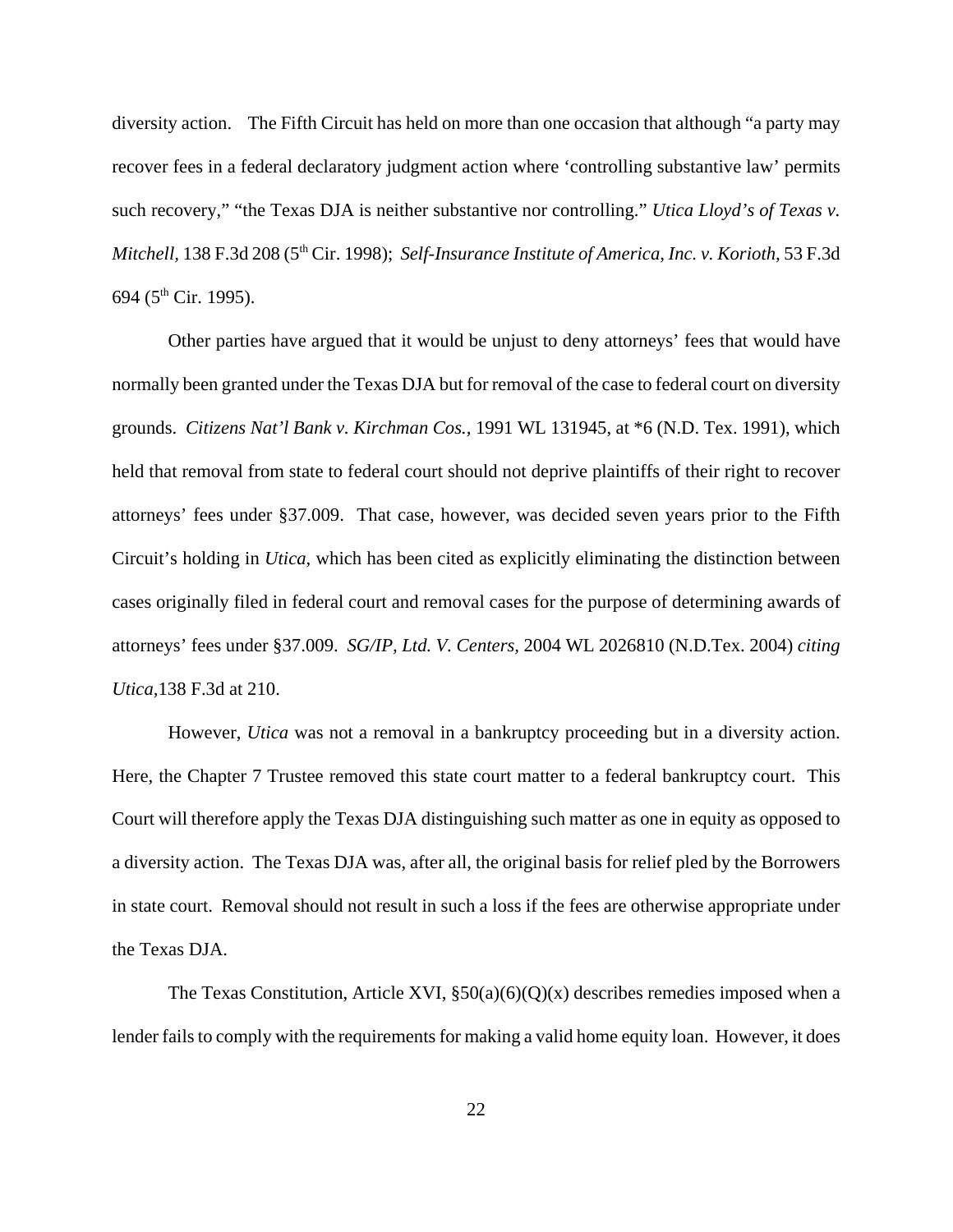not by its terms enable the borrower to institute a judicial proceeding. Before a borrower may invoke the remedies prescribed by Article XVI,  $\S50(a)(6)(Q)(x)$ , the borrower must obtain a judicial determination that the home equity loan violates one of the protective provisions of the Home Equity Lending Amendment. The Texas DJA provides the statutory basis for instituting such a judicial proceeding. *Tarver v. Sebring Capital Credit Corp.,* 69 S.W.3d 708 (Tex. App.–Waco, 2002, no writ); *Wachovia Bank of Delaware, N.A. v. Gilliam,* 2005 WL 1531293 (Tex. App.-Waco 2005)(rehearing overruled Aug. 23, 2005)(rule 53.7 motion filed Oct. 26, 2005).

Although we find that the Texas DJA is the appropriate statute with which to institute this proceeding, the Bank claims that such declaratory judgment action is not proper when the issues are already before the court as the Bank filed its suit for judicial foreclosure first. The Texas DJA is not available to settle disputes already pending before a court. *Adams v. First National Bank,* 154 S.W.3d 859, 873 (Tex. App.–Dallas, 2005, no writ); *BHP Petroleum Co. v Millard,* 800 S.W.2d 838, 841 (Tex. 1990); *John Chezik Buick v. Friendly Chevrolet,* 749 S.W.2d 591, 594 (Tex. App.–Dallas, 1988, writ denied). In general, declaratory relief will not be granted where the cause of action has fully matured and invokes a present remedy at law. *Adams,* 154 S.W.3d 859, 873. A declaratory judgment action is improper if declaratory relief is requested for the first time in an amended petition and merely raises the same issue. *Id.* Further, it may not be used solely to obtain attorney's fees that are not authorized by statute. *Breitenfeld v. SAS Institute, Inc.,* 147 S.W.3d 672 (Tex. App.-Dallas 2004) *review granted, judgment rev'd by 2 SAS Institute, Inc. v. Breitenfeld,* 167 S.W.3d 840 (Tex. July 1, 2005). If the request for declaratory relief adds nothing to the suit other than a claim for attorney fees, then the request should be denied.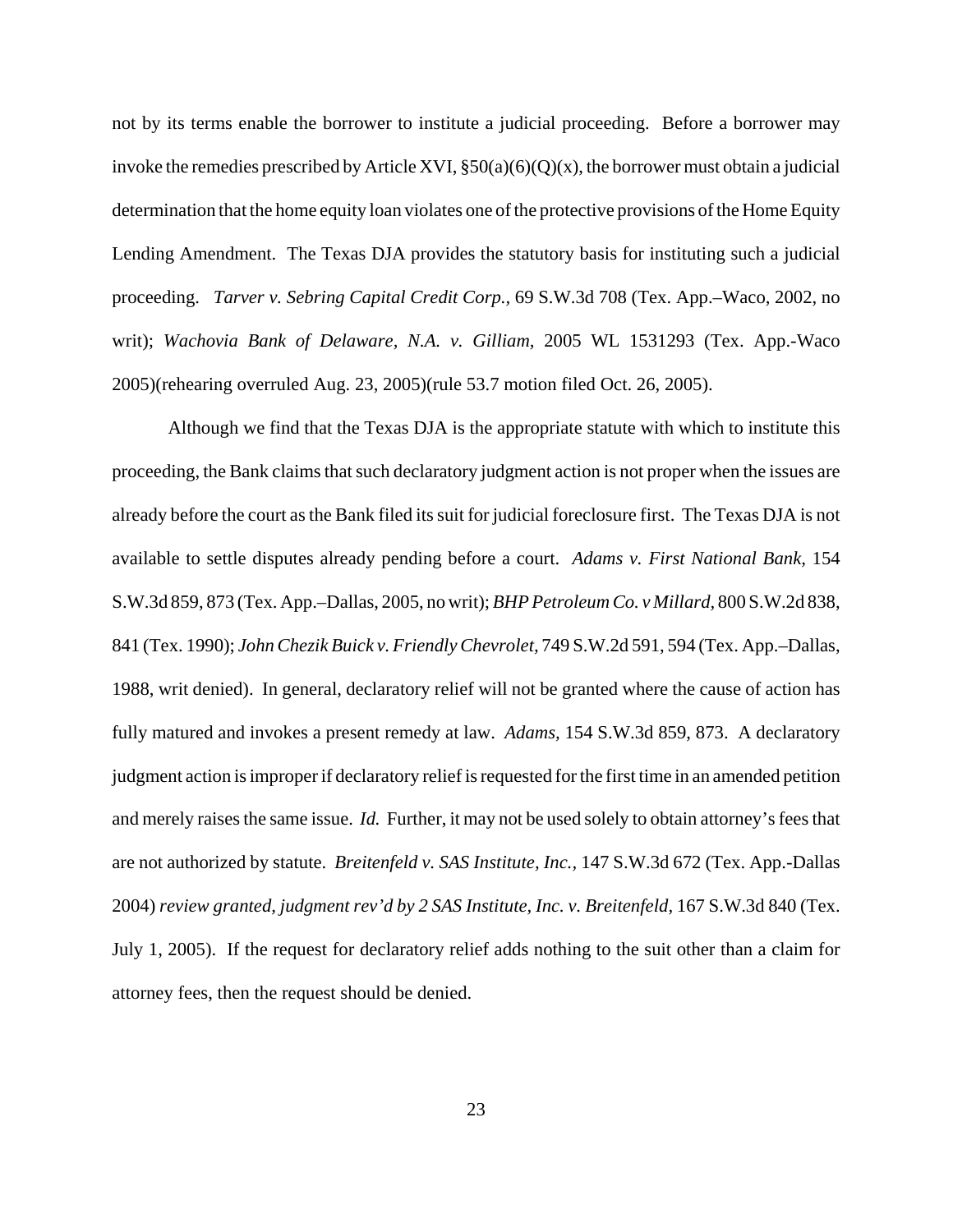In *John Chezik*, the court found that a declaratory judgment counterclaim was not properly brought, because the issue raised by the defendant (that no agency relationship existed) was already before the court as part of the plaintiff's case. The court distinguished counterclaims seeking a true declaration controlling an ongoing and continuing relationship: "In our current case, *the harm sued upon was a one time occurrence that is fully covered by [the plaintiff's] original suit*." *Id.* at 595 (emphasis added). *See also, Heritage Life v. Heritage Group Holding,* 751 S.W.2d 229 (Tex. App.- Dallas, 1988, writ denied)( dismissal of declaratory judgment counterclaim proper because no new controversies presented).

Here, however, the Borrowers filed a separate suit in state court alleging violations of the home equity statute. That lawsuit was then consolidated with the Bank's initial lawsuit to foreclose its lien. Further, the Borrowers counterclaim for declaratory judgment action presents issues beyond those raised by the Bank. When a declaratory judgment counterclaim has greater ramifications than the original suit, the court may allow the counterclaim i.e. the question here is whether the Borrowers' counterclaim is more than a mere denial of the Bank's cause of action for foreclosure and/or does it state a "cause of action" on which the Borrowers could recover benefits or relief if the Bank abandoned its cause of action or failed to establish it. The Court believes so.

Here, the Bank initially filed suit in state court requesting judicial foreclosure in compliance with the home equity statute. Borrowers filed another suit for violations of the home equity statute and usury. These lawsuits were consolidated in state court and then the suit was removed to Bankruptcy Court. The Bank repled its suit requesting judicial foreclosure and the Borrowers counterclaimed requesting that the Court declare the Bank's lien invalid and that the Bank forfeit all principal and interest as the Bank had violated certain requirements under the home equity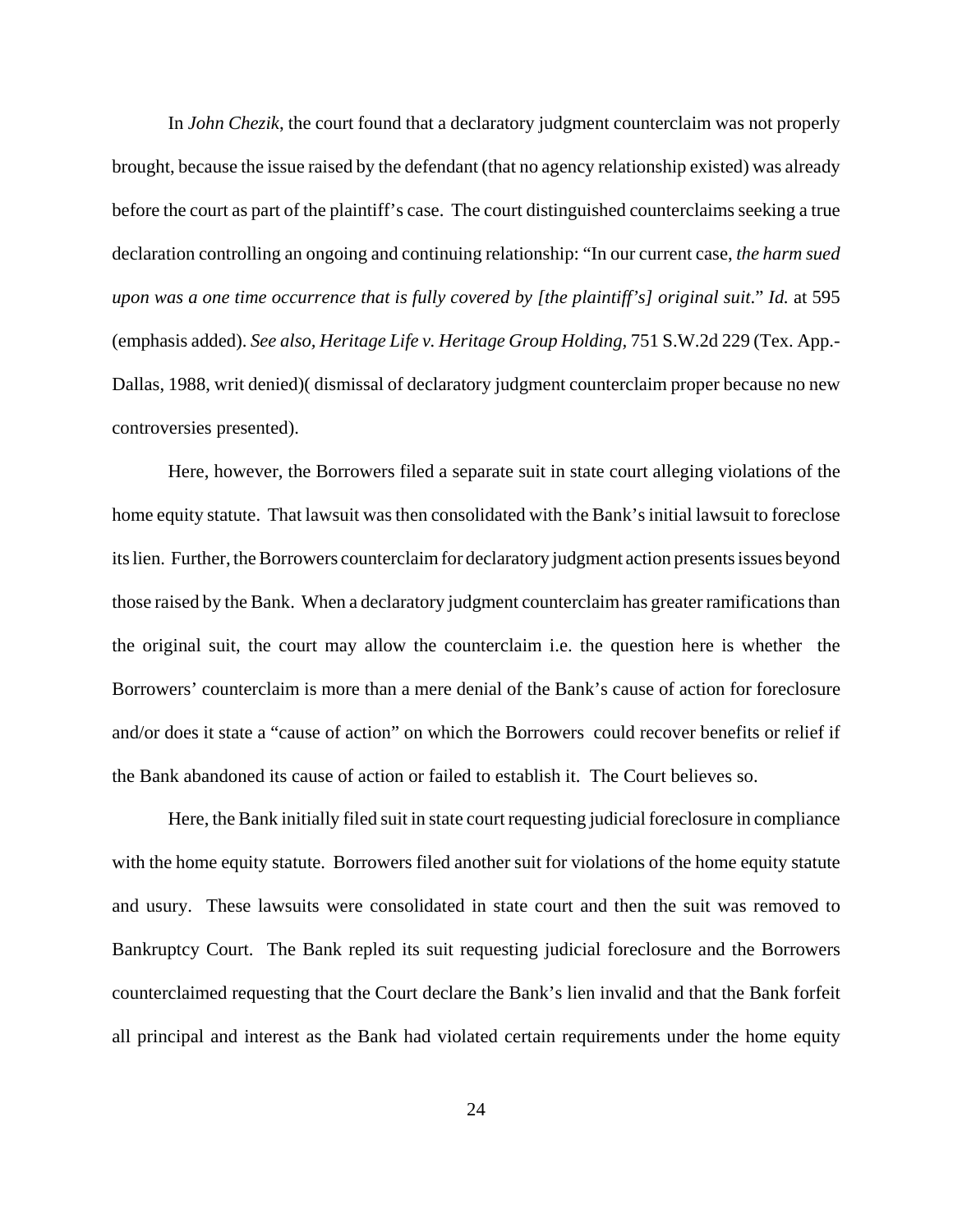statute. The Borrowers causes of action are independent of the Bank's foreclosure suit.

 Therefore, this action for declaratory relief is the appropriate judicial proceeding for obtaining a determination of whether a home equity loan complies with the home equity lending requirement. The Borrowers are entitled to their reasonable and necessary attorney fees and costs pursuant to Tex. Civ. Prac. & Rem. Code Section 37.009.

The parties stipulated to the reasonable and necessary fees in their pre-trial orders. As such the fees to be awarded to Borrowers under the Texas DJA are \$35,000.00 for trial preparation with costs and expenses of \$1,625.00. Any fees earned on appeal will be as follows: United States District Court –\$10,000.00, United States Court of Appeals–\$5,000.00, Petition for Certiorari–\$2,500.00 and United States Supreme Court–\$5,000.00.

The Bank has also violated the usury provisions of the Texas Finance Code in connection with its handling of the Home Equity Loan, and therefore Borrowers claim the Bank is also liable to them for their reasonable attorney fees under this statute:

§305.005 "A creditor who is liable under Section 305.001 is also liable to the obligor[s] for reasonable attorney's fees set by the court."

Tex. Fin. Code Ann. (West Supp. 2004).

The Bank's usury liability under Tex. Fin. Code, Chapter 305, is not less than:

| §305.001(a) | \$605,568.12 |
|-------------|--------------|
| §305.002(a) | 779,078.67   |
|             | 1,384,646.79 |

 In their Trial Brief, the Borrowers claim their reasonable attorneys fees are \$553,858.72 [(40%) of \$1,384,646.79] . However, the Borrowers introduced no evidence as to the reasonableness of their attorney fees under the usury statute. Further, the parties appear to have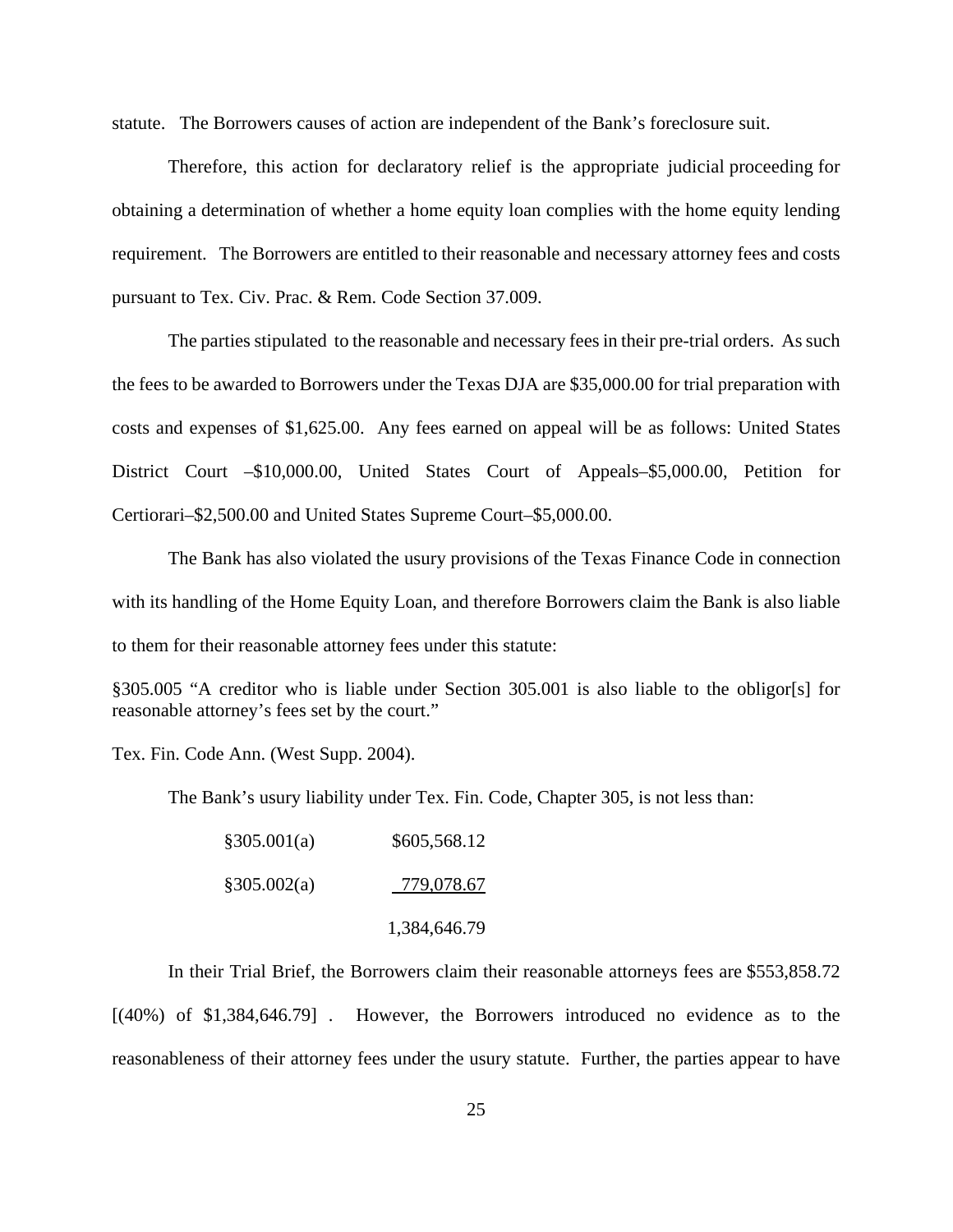stipulated to reasonable attorney fees for all purposes in their Pre-Trial Orders. As such the parties are bound by this agreement, and Borrowers are only entitled to payment of the stipulated fees. The contingency fee agreements entered into between the Borrowers' attorney and the respective trustees are merely that– agreements between those parties. It is not evidence of the reasonableness of fees for purposes of this suit.

#### Conclusion

Based on the home equity violations discussed above, the Bank must forfeit all principal and interest owed or paid by the Borrowers under the Home Equity Loan. This means the Bank must repay the interest paid by the Borrowers in the amount of \$ 95,227.20.

The Bank also required as a condition to making the Home Equity Loan, that the Borrowers pay a portion of the third party debt of TFC and such payment must be included for purposes of the interest calculation on the Home Equity Loan. As such, the Bank charged and received interest in excess of the lawful rate as well as in excess of double the maximum amount of lawful interest. The Bank must pay the Borrowers \$605,568.12 pursuant to Tex. Fin. Code §305.001(a) and \$779,078.67 pursuant to Tex. Fin. Code §305.002 (a) for a total amount of \$1,384,646.79.

 The Borrowers, for purposes of both the Texas DJA and the Texas Finance Code, are awarded their reasonable and necessary attorney fees as stipulated in the amount of \$ 35,000.00 and costs in the amount of \$1,625.00 incurred in this case in addition to fees earned on appeal as follows: United States District Court–\$10,000.00, United States Court of Appeals–\$5,000.00, Petition for Certiorari-\$2,500.00 and United States Supreme Court-\$5,000.00.